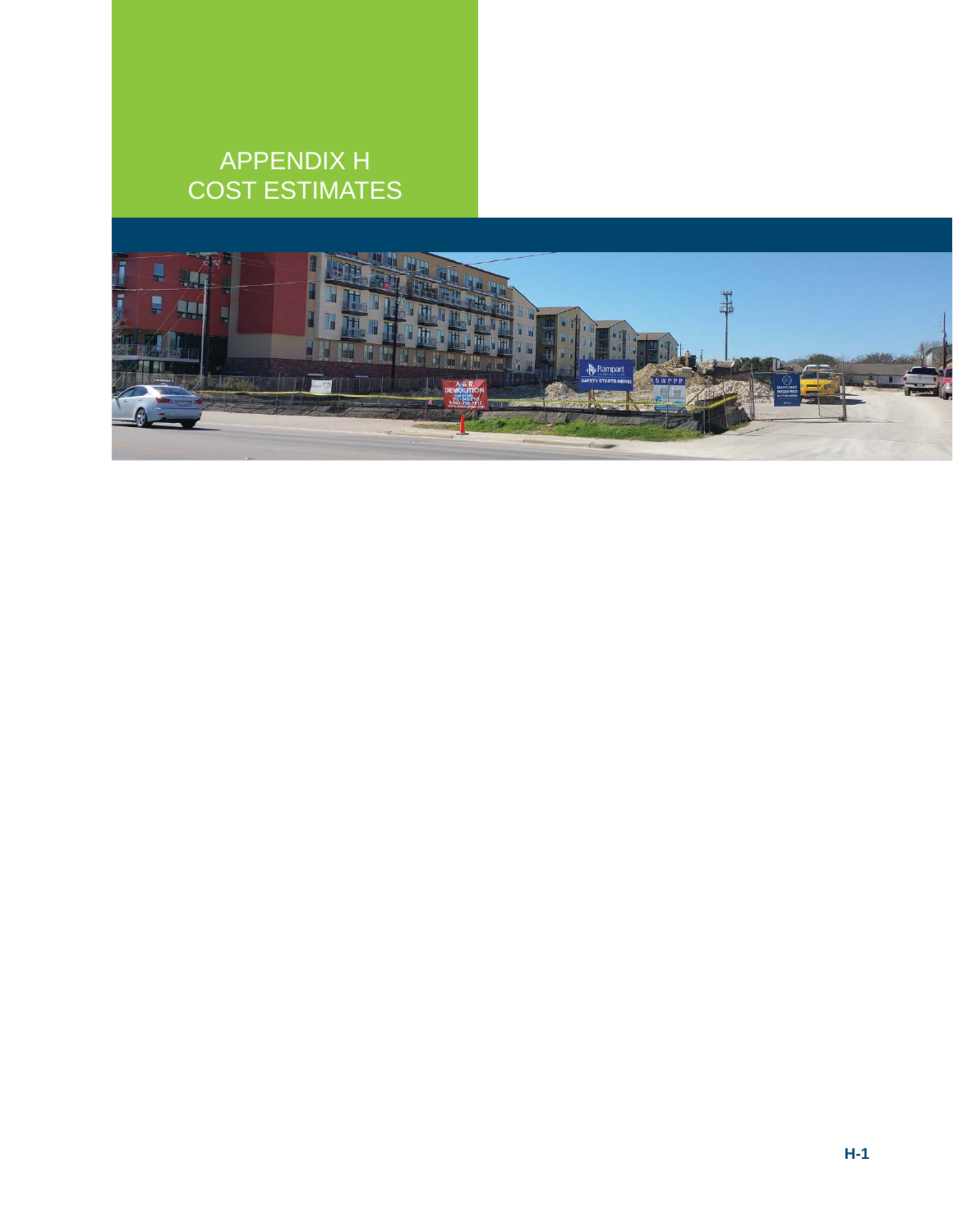|               |  |                                         |                                                         |  |                                 |                    |  |  | HDR ENGINEERING, INC.                                                                                       |  |  |  |
|---------------|--|-----------------------------------------|---------------------------------------------------------|--|---------------------------------|--------------------|--|--|-------------------------------------------------------------------------------------------------------------|--|--|--|
|               |  |                                         |                                                         |  |                                 |                    |  |  | TBPE FIRM NO. F-754                                                                                         |  |  |  |
|               |  |                                         |                                                         |  |                                 |                    |  |  |                                                                                                             |  |  |  |
|               |  |                                         |                                                         |  |                                 |                    |  |  |                                                                                                             |  |  |  |
|               |  |                                         |                                                         |  |                                 |                    |  |  | F)                                                                                                          |  |  |  |
|               |  |                                         |                                                         |  |                                 |                    |  |  |                                                                                                             |  |  |  |
|               |  |                                         |                                                         |  | <b>COST ESTIMATING TEMPLATE</b> |                    |  |  |                                                                                                             |  |  |  |
|               |  |                                         |                                                         |  |                                 |                    |  |  |                                                                                                             |  |  |  |
|               |  |                                         |                                                         |  |                                 |                    |  |  |                                                                                                             |  |  |  |
|               |  |                                         |                                                         |  |                                 |                    |  |  |                                                                                                             |  |  |  |
|               |  |                                         |                                                         |  |                                 |                    |  |  |                                                                                                             |  |  |  |
|               |  |                                         |                                                         |  |                                 |                    |  |  |                                                                                                             |  |  |  |
|               |  |                                         |                                                         |  |                                 |                    |  |  |                                                                                                             |  |  |  |
|               |  |                                         |                                                         |  |                                 |                    |  |  |                                                                                                             |  |  |  |
|               |  |                                         |                                                         |  |                                 |                    |  |  |                                                                                                             |  |  |  |
|               |  |                                         |                                                         |  |                                 |                    |  |  |                                                                                                             |  |  |  |
|               |  |                                         |                                                         |  |                                 |                    |  |  |                                                                                                             |  |  |  |
|               |  |                                         |                                                         |  |                                 |                    |  |  |                                                                                                             |  |  |  |
|               |  |                                         |                                                         |  |                                 | <b>PRELIMINARY</b> |  |  |                                                                                                             |  |  |  |
|               |  |                                         | NOT TO BE USED FOR PERMITTING, BIDDING, OR CONSTRUCTION |  |                                 |                    |  |  |                                                                                                             |  |  |  |
|               |  |                                         |                                                         |  |                                 |                    |  |  |                                                                                                             |  |  |  |
|               |  |                                         |                                                         |  |                                 | PREPARED BY:       |  |  |                                                                                                             |  |  |  |
|               |  |                                         |                                                         |  | PHILIP A. FULTON, PE            |                    |  |  |                                                                                                             |  |  |  |
|               |  |                                         |                                                         |  |                                 | PE NO. 73469       |  |  |                                                                                                             |  |  |  |
|               |  |                                         |                                                         |  |                                 | 3/9/2016           |  |  |                                                                                                             |  |  |  |
|               |  |                                         |                                                         |  |                                 |                    |  |  |                                                                                                             |  |  |  |
|               |  |                                         |                                                         |  |                                 |                    |  |  |                                                                                                             |  |  |  |
|               |  |                                         |                                                         |  |                                 |                    |  |  |                                                                                                             |  |  |  |
|               |  |                                         |                                                         |  |                                 |                    |  |  |                                                                                                             |  |  |  |
|               |  |                                         |                                                         |  |                                 |                    |  |  | This estimate represents our engineering judgment as professionals knowledgeable with the construction      |  |  |  |
|               |  |                                         |                                                         |  |                                 |                    |  |  | of similar projects. This estimate is for planning and programming purposes only and does not guarantee     |  |  |  |
|               |  | what actual construction costs will be. |                                                         |  |                                 |                    |  |  |                                                                                                             |  |  |  |
|               |  |                                         |                                                         |  |                                 |                    |  |  |                                                                                                             |  |  |  |
|               |  |                                         |                                                         |  |                                 |                    |  |  |                                                                                                             |  |  |  |
|               |  |                                         |                                                         |  |                                 |                    |  |  | Pavement designs represented are typical for the classifications listed, and are not to be used for         |  |  |  |
| construction. |  |                                         |                                                         |  |                                 |                    |  |  |                                                                                                             |  |  |  |
|               |  |                                         |                                                         |  |                                 |                    |  |  |                                                                                                             |  |  |  |
|               |  |                                         |                                                         |  |                                 |                    |  |  |                                                                                                             |  |  |  |
|               |  |                                         |                                                         |  |                                 |                    |  |  | Utility relocation and ROW acquistion costs are not included in the estimate unless specifically identified |  |  |  |
|               |  |                                         |                                                         |  |                                 |                    |  |  |                                                                                                             |  |  |  |
|               |  |                                         |                                                         |  |                                 |                    |  |  |                                                                                                             |  |  |  |
|               |  |                                         |                                                         |  |                                 |                    |  |  |                                                                                                             |  |  |  |
|               |  |                                         |                                                         |  |                                 |                    |  |  |                                                                                                             |  |  |  |
|               |  |                                         |                                                         |  |                                 |                    |  |  |                                                                                                             |  |  |  |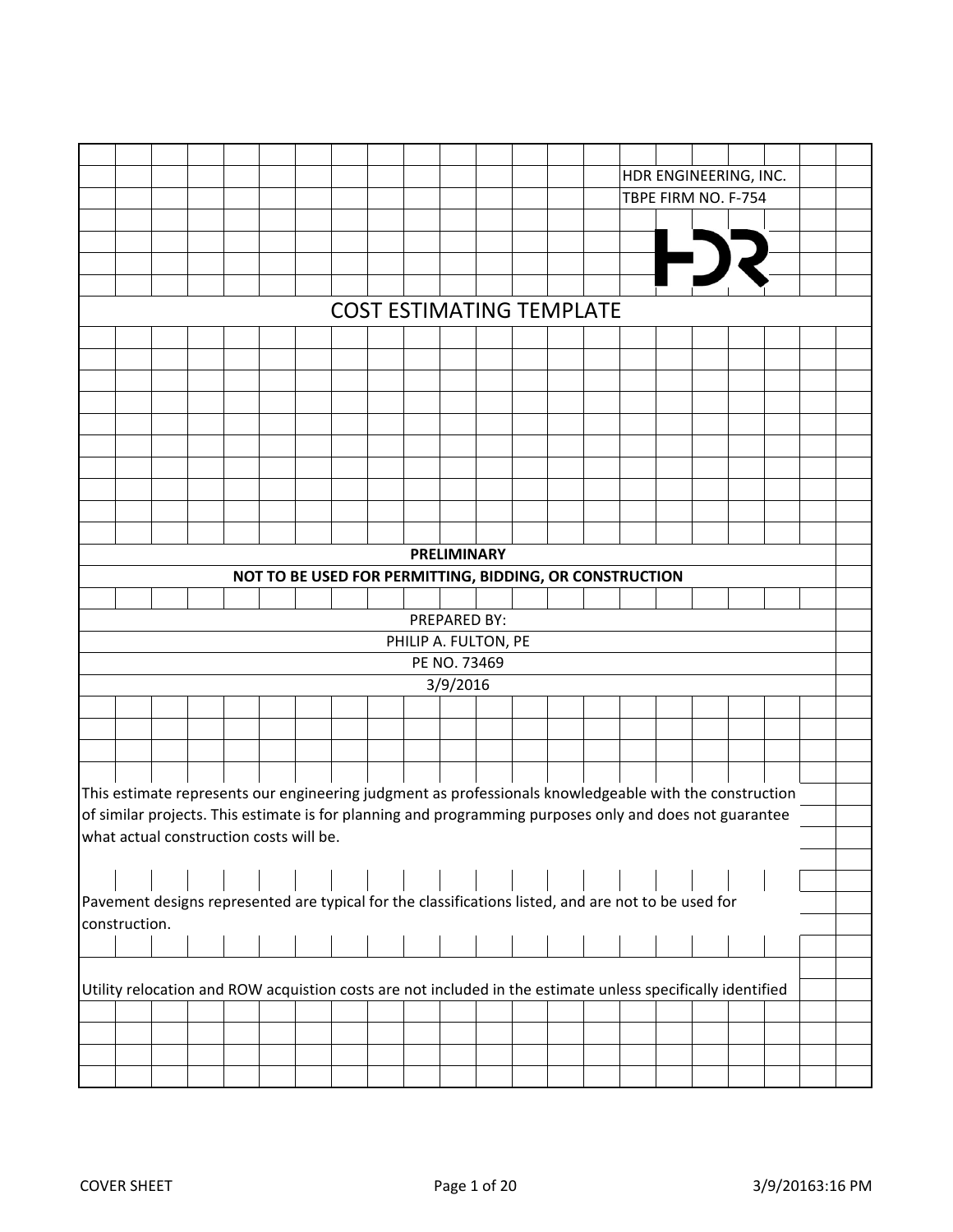#### **COST ESTIMATING TEMPLATE**

#### **INSTRUCTIONS**

**1. REVIEW UNIT COST DATA AND UPDATE AS NECESSARY IN THE 'UNIT COST INPUT 2015' WORK SHEET** THE PAY ITEMS AND UNIT PRICES ARE INTENDED TO COVER THE MAJOR ITEMS AND MAY NOT COVER ALL RELEVENT ITEMS. *Note that City unit prices tend to be higher than TxDOT due to smaller quantities and restricted urban work areas*

**2. REVIEW UNIT COST DATA AND UPDATE AS NECESSARY IN THE ILLUMINATION CALC AND DRAINAGE CALC WORK SHEETS**

City of Austin average bid prices may be found here: http://www.austintexas.gov/page/average-bid-prices TxDOT average bid prices may be found here: http://www.txdot.gov/business/letting-bids/average-low-bid-unit-prices.html

HMAC costs are used for most projects. Typical pavement sections used to calculate total cost/SY. *Typical pavement sections should be reviewed with Client to confirm price/sy for various pavement sections.*

- **3. REVIEW COSTS CALCULATED AS A PERCENTAGE OF CONSTRUCTION COST IN 'ADDITIONAL COST (% BASIS)** *NEW PROJECT TYPE 1 AND 2 ARE PROVIDED TO ADD ADDITIONAL TYPES IF NECESSARY*
- **4. REVIEW "TYPICAL SECTION DATA" WORK SHEET. THIS SHEET IS SET UP FOR CITY OF SAN MARCOS TRANSPORTATION MASTER PLAN & COA SOUTH LAMAR OPTIONS. ADDITIONAL SECTIONS AND RELEVANT DATA SHOULD BE ADDED AT THE BOTTOM OF THE TABLE IF NEEDED.**

NEW TYPICAL SECTION LINES ARE PROVIDED TO ADD ADDITIONAL SECTIONS IF NECESSARY ENTER DATA ON THE 'ESTIMATE' WORK SHEET. USE PULL DOWN OPTIONS WHERE SHOWN. ENTER DATA IN THE BLUE CELLS ONLY

**5.** IF YOU WISH TO RUN MULTIPLE OPTIONS IN THE SAME SPREADSHEET, COPY THE 'ESTIMATE' WORKSHEET AND ENTER THE APPROPRIATE DATA (RIGHT CLICK ON THE TAB, CHECK THE 'MAKE A COPY' BOX, AND PLACE THE NEW WORKSHEET BEFORE THE 'ADDITIONAL COST(% BASIS)' TAB). RENAME THE WORKSHEETS TO MATCH THE OPTIONS.

This estimate represents our engineering judgment as professionals knowledgeable with the construction of similar projects. This estimate is for planning and programming purposes only and does not guarantee what actual construction costs will be.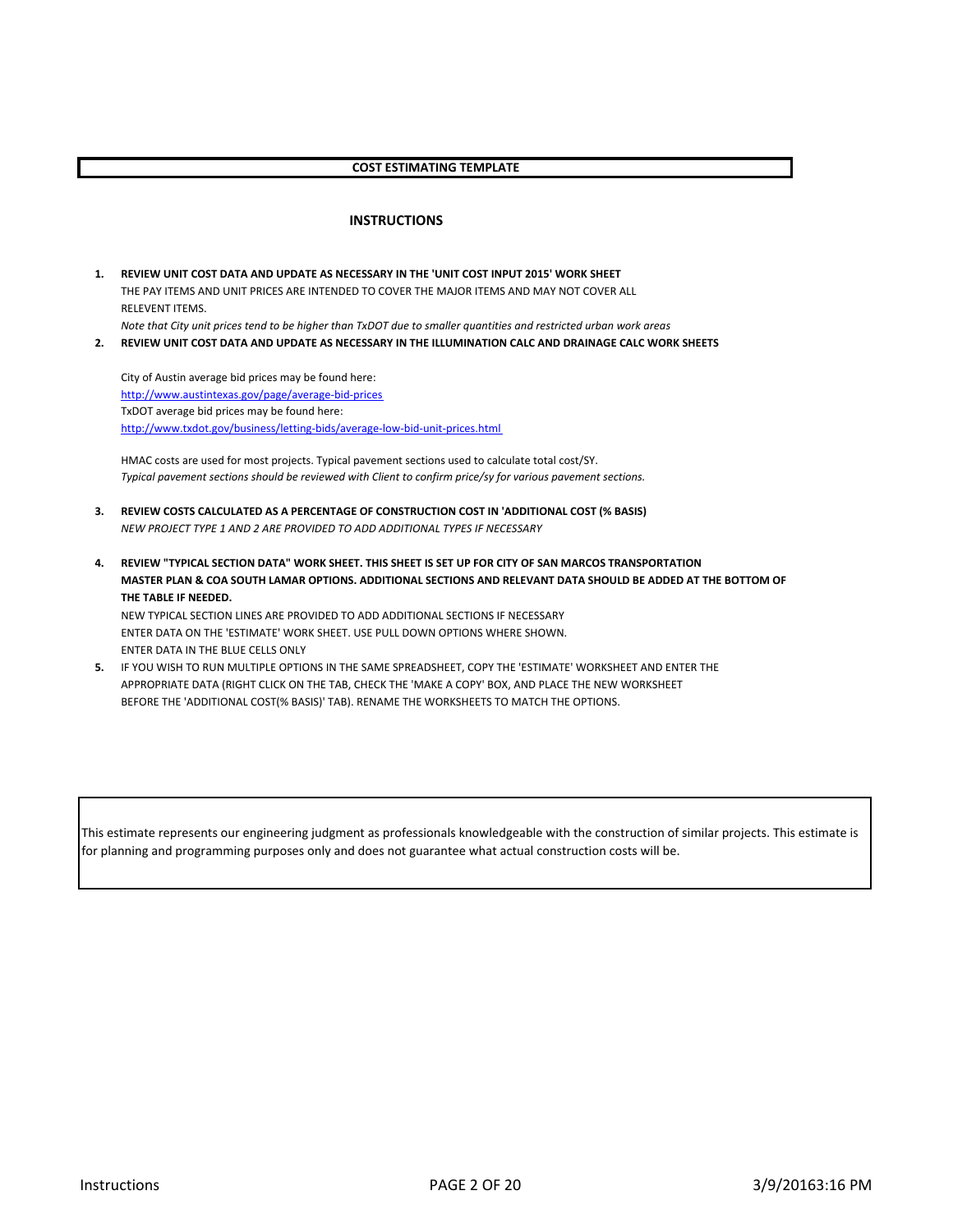**PROJECT NAME:** SOUTH LAMAR TRANSPORTATION IMPROVEMENTS - FULL RECONSTRUCTION

PROJECT LIMITS: FROM RIVERSIDE DRIVE TO BARTON SPRINGS ROAD

**PROJECT DESCRIPTION:** COMPLETE RECONSTRUCTION

|    | I. PROJECT DATA                               |                             |              |
|----|-----------------------------------------------|-----------------------------|--------------|
| a. | PROJECT TYPE:                                 | <b>URBAN RECONSTRUCTION</b> |              |
| b. | <b>TYPICAL SECTION:</b>                       | SOLA-NORTH                  |              |
| c. | <b>PROJECT LENGTH =</b>                       | 0.300                       | <b>MILES</b> |
| d. | NOMINAL ROW WIDTH =                           | 100                         | <b>FEET</b>  |
| e. | NOMINAL PAVEMENT WIDTH =                      | 60                          | <b>FEET</b>  |
| f. | <b>HMAC PAVEMENT TYPE</b>                     | <b>URBAN ARTERIAL</b>       |              |
| g. | ROADWAY TYPE (FOR DRAINAGE CALCULATION)       | <b>URBAN 4-5 LANES</b>      |              |
| h. | EDWARDS AQUIFER/WATER QUALITY ZONE?           | <b>YES</b>                  |              |
| i. | <b>CURRENT YEAR / YEAR OF EXPENDITURE</b>     | 2015                        |              |
| J. | NUMBER OF SIGNALIZED INTERSECTIONS            | 3                           |              |
| k. | NUMBER OF PEDESTRIAN HYBRID BEACONS (HAWK'S)  | $\mathbf{0}$                |              |
| I. | NUMBER OF MONTHS FOR CONSTRUCTION             | 24                          |              |
| m. | FULL PAVEMENT RECONSTRUCTION OR MILL/OVERLAY? | <b>RECONSTR</b>             |              |
| n. |                                               |                             |              |
| o. |                                               |                             |              |
| p. |                                               |                             |              |
|    |                                               |                             |              |

|     | <b>II. CONSTRUCTION ITEMS</b>                         | QTY  |                | <b>UNITS</b> |     | <b>UNIT</b>        |    | <b>TOTAL</b>             |
|-----|-------------------------------------------------------|------|----------------|--------------|-----|--------------------|----|--------------------------|
|     |                                                       |      |                |              |     | <b>PRICE</b>       |    | COST                     |
| a.  | PREPARING ROW & REMOVALS                              | 16   |                | <b>STA</b>   | \$  | 1,000.00 \$        |    | 16,000                   |
| b.  | <b>EXCAVATION &amp; PAVEMENT REMOVALS</b>             |      | 14,670         | CY           | \$  | 9.00 <sup>5</sup>  |    | 132,030                  |
| c.  | <b>FMBANKMFNT</b>                                     |      | 3,690          | CY           | \$  | 15.00 S            |    | 55,350                   |
| d.  | HMAC PAVEMENT                                         |      | 10,560         | SY           | Ś.  | 71.37 <sub>5</sub> |    | 753,632                  |
| e.  | <b>DRAINAGE SYSTEMS</b>                               |      | 0.300          | LS/MI        |     |                    | \$ | 405,197                  |
| f.  | WATER QUALITY ADDITIONAL ALLOWANCE                    |      | 20%            | LS           | \$  | 81,039.40 \$       |    | 81,039                   |
| g.  | ILLUMINATION (COMBINATION)                            |      | 0.30           | LS/MI        | \$  | 239,000.00 \$      |    | 143,400                  |
| h.  | SIGNING AND PAVEMENT MARKINGS                         |      | 0.30           | LS           | Ś.  | 50,000.00 \$       |    | 15,000                   |
| j.  | TEMPORARY/PERMANENT EROSION CONTROL                   | 3%   |                | LS           |     |                    | \$ | 42,817                   |
| j.  | SIDEWALKS                                             |      | 3,168          | SY           | \$  | 54.00 \$           |    | 171,072                  |
| k.  | PEDESTRIAN PAVERS, RAISED PLANTERS & GATEWAY ELEMENTS | 5.0% |                | LS           |     |                    | \$ | 67,310                   |
| Ι.  | <b>CURB AND GUTTER</b>                                |      | 12,672         | LF           | \$  | 20.00 <sub>5</sub> |    | 253,440                  |
| m.  | <b>CYCLE TRACK PAVEMENT</b>                           |      | 3,520          | SY           | Ś.  | 41.71 S            |    | 146,823                  |
| n.  | SIGNALIZATION (FULL INTERSECTION)                     |      | $\mathbf{1}$   | EA           |     | \$250,000 \$       |    | 250,000                  |
| 0.  | SIGNALIZATION (PROTECTED BIKEWAY)                     |      | $\overline{2}$ | EA           |     | \$400,000 \$       |    | 800,000                  |
| p.  | SIGNALIZATION (PEDESTRIAN HYBRID BEACONS)             |      |                | EA           | \$. | 80,000.00 \$       |    | $\overline{\phantom{a}}$ |
| q.  | <b>CROSS DRAINAGE STRUCTURES</b>                      |      |                | LS           |     |                    | \$ | $\overline{\phantom{a}}$ |
| r.  | <b>RETAINING WALLS</b>                                |      |                | LS           |     |                    | \$ | $\overline{\phantom{a}}$ |
| s.  | BARRICADES, SIGNS, AND TRAFFIC HANDLING               |      | 24             | <b>MO</b>    | Ś.  | 4.000.00 \$        |    | 96,000                   |
| t.  | RAISED/PAVED CYCLE TRACK OR PARKING BUFFER            |      | 704            | SY           | Ś.  | 54.00 \$           |    | 38,016                   |
| u.  | <b>PUBLIC ART</b>                                     | 2%   |                | LS           |     |                    | Ś  | 65,275                   |
| v.  | SAFETY ALLOWANCE (TRAFFIC CONTROL PLAN CONTIGENCY)    |      | 0.30           | LS/MI        | \$  | 10.000.00 \$       |    | 3,000                    |
| w.  | DRIVEWAY RECONSTRUCTION/CONSOLIDATION                 |      | 0.30           | LS/MI        | \$  | 400,000.00 \$      |    | 120,000                  |
| x.  | <b>BUS PAD/BUS STOP IMPROVEMENTS</b>                  |      | 0.30           | LS/MI        | Ś.  | 50,000.00 \$       |    | 15,000                   |
| у.  | <b>IRRIGATION</b>                                     |      | 0.30           | LS/MI        | Ś.  | 75,000.00 \$       |    | 22,500                   |
| z.  | MEDIAN IMPROVEMENTS-TREES, SOD & TREE GATES           |      | 0.30           | LS/MI        |     | \$300,000 \$       |    | 90,000                   |
| aa. |                                                       |      |                |              |     |                    |    |                          |

|     | <b>SUBTOTAL</b>                                       |     |       |    |          |    | 3,782,902 |
|-----|-------------------------------------------------------|-----|-------|----|----------|----|-----------|
|     | <b>III. OTHER ITEMS</b>                               |     |       |    |          |    |           |
|     | <b>MOBILIZATION</b>                                   | 10% |       |    |          | \$ | 378,290   |
|     | <b>FNGINFFRING AND DESIGN</b>                         | 15% |       |    |          | Ś  | 567,435   |
|     | <b>CONSTRUCTION CONTIGENCY</b>                        | 15% |       |    |          | Ś  | 567,435   |
|     | CONSTRUCTION ENGINEERING AND INSPECTION (CE&I)        | 10% |       |    |          | Ś  | 472,863   |
|     | <b>SUBTOTAL</b>                                       |     |       |    |          |    | 1,986,024 |
|     |                                                       |     |       |    |          |    |           |
| IV. | TOTAL PROJECT COST (CURRENT YEAR DOLLARS)             |     |       |    |          |    | 5,768,926 |
| v.  | AUSTIN ENERGY UTILITY RELOCATIONS/ADJUSTMENTS         |     | 1,584 | LF | \$916.80 |    | 1,452,300 |
| VI. | TOTAL PROJECT COST INCLUDING AUSTIN ENERGY RELOCATION |     |       |    |          |    | 7,221,226 |

This estimate represents our engineering judgment as professionals knowledgeable with the construction of similar projects.<br>This estimate is for planning and programming purposes only and does not guarantee what actual con

bb.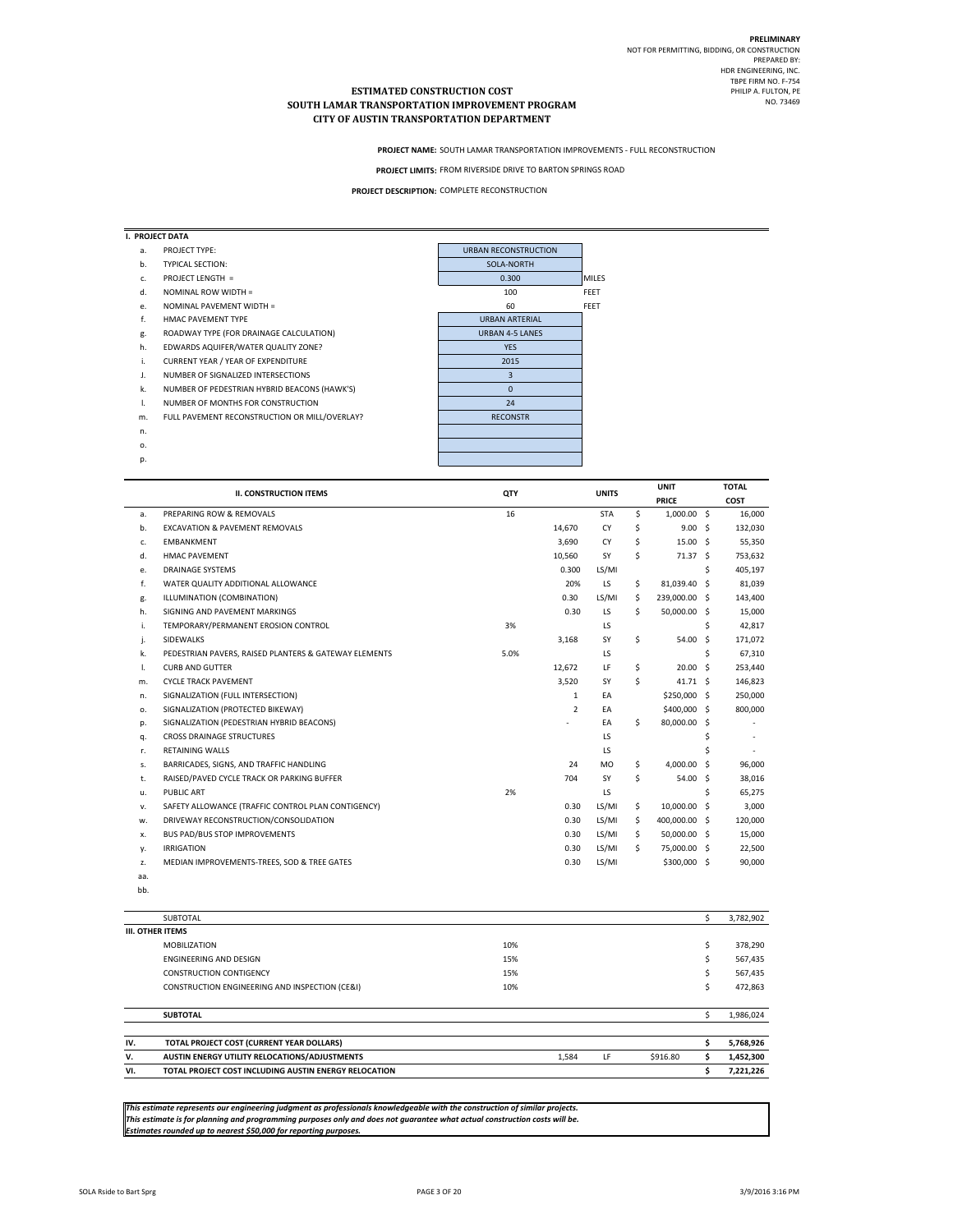**PROJECT NAME:** SOUTH LAMAR TRANSPORTATION IMPROVEMENTS - FULL RECONSTRUCTION

PROJECT LIMITS: FROM BARTON SPRINGS ROAD TO TREADWELL

**PROJECT DESCRIPTION:** COMPLETE RECONSTRUCTION

|    | I. PROJECT DATA                               |                             |              |
|----|-----------------------------------------------|-----------------------------|--------------|
| a. | PROJECT TYPE:                                 | <b>URBAN RECONSTRUCTION</b> |              |
| b. | <b>TYPICAL SECTION:</b>                       | SOLA-SOUTH                  |              |
| c. | <b>PROJECT LENGTH =</b>                       | 0.340                       | <b>MILES</b> |
| d. | NOMINAL ROW WIDTH =                           | 100                         | <b>FEET</b>  |
| e. | NOMINAL PAVEMENT WIDTH =                      | 42                          | <b>FEET</b>  |
| f. | HMAC PAVEMENT TYPE                            | <b>URBAN ARTERIAL</b>       |              |
| g. | ROADWAY TYPE (FOR DRAINAGE CALCULATION)       | <b>URBAN 4-5 LANES</b>      |              |
| h. | EDWARDS AQUIFER/WATER QUALITY ZONE?           | <b>YES</b>                  |              |
| i. | <b>CURRENT YEAR / YEAR OF EXPENDITURE</b>     | 2015                        |              |
| J. | NUMBER OF SIGNALIZED INTERSECTIONS            | $\mathbf{1}$                |              |
| k. | NUMBER OF PEDESTRIAN HYBRID BEACONS (HAWK'S)  | $\mathbf{0}$                |              |
| 1. | NUMBER OF MONTHS FOR CONSTRUCTION             | 24                          |              |
| m. | FULL PAVEMENT RECONSTRUCTION OR MILL/OVERLAY? | <b>RECONSTR</b>             |              |
| n. |                                               |                             |              |
| 0. |                                               |                             |              |
| p. |                                               |                             |              |
|    |                                               |                             |              |

|                         |                                                       |      |              |              | <b>UNIT</b>             |              | <b>TOTAL</b> |
|-------------------------|-------------------------------------------------------|------|--------------|--------------|-------------------------|--------------|--------------|
|                         | <b>II. CONSTRUCTION ITEMS</b>                         | QTY  |              | <b>UNITS</b> | <b>PRICE</b>            |              | COST         |
| a.                      | PREPARING ROW & REMOVALS                              | 18   |              | <b>STA</b>   | \$<br>1,000.00 \$       |              | 18,000       |
| b.                      | <b>EXCAVATION &amp; PAVEMENT REMOVALS</b>             |      | 16,626       | CY           | \$<br>9.00 <sub>5</sub> |              | 149,634      |
| c.                      | <b>EMBANKMENT</b>                                     |      | 4,182        | CY           | \$<br>15.00 \$          |              | 62,730       |
| d.                      | <b>HMAC PAVEMENT</b>                                  |      | 8,378        | SY           | \$<br>71.37 \$          |              | 597,881      |
| е.                      | <b>DRAINAGE SYSTEMS</b>                               |      | 0.340        | LS/MI        |                         | \$           | 405,197      |
| f.                      | WATER QUALITY ADDITIONAL ALLOWANCE                    |      | 20%          | LS           | \$<br>81,039.40 \$      |              | 81,039       |
| g.                      | ILLUMINATION (COMBINATION)                            |      | 0.34         | LS/MI        | \$<br>239,000.00 \$     |              | 162,520      |
| h.                      | SIGNING AND PAVEMENT MARKINGS                         |      | 0.34         | LS           | \$<br>50,000.00 \$      |              | 17,000       |
| i.                      | TEMPORARY/PERMANENT EROSION CONTROL                   | 3%   |              | LS           |                         | \$           | 38,894       |
| j.                      | SIDEWALKS                                             |      | 3,590        | SY           | \$<br>54.00 \$          |              | 193,882      |
| k.                      | PEDESTRIAN PAVERS, RAISED PLANTERS & GATEWAY ELEMENTS | 5.0% |              | LS           |                         | \$           | 60,772       |
| L.                      | <b>CURB AND GUTTER</b>                                |      | 14,362       | LF           | \$<br>$20.00$ \$        |              | 287,232      |
| m.                      | <b>CYCLE TRACK PAVEMENT</b>                           |      | 2,793        | SY           | \$<br>41.71 \$          |              | 116,480      |
| n.                      | SIGNALIZATION (FULL INTERSECTION)                     |      | $\mathbf{1}$ | FA           | \$250,000 \$            |              | 250,000      |
| 0.                      | SIGNALIZATION (PEDESTRIAN HYBRID BEACONS)             |      |              | EA           | \$<br>80,000.00 \$      |              |              |
| p.                      | <b>CROSS DRAINAGE STRUCTURES</b>                      |      |              | LS           |                         | \$           | ÷,           |
| q.                      | <b>RETAINING WALLS</b>                                |      |              | LS           |                         | Ś            | ٠            |
| r.                      | BARRICADES, SIGNS, AND TRAFFIC HANDLING               |      | 24           | MO           | \$<br>4,000.00          | $\mathsf{S}$ | 96,000       |
| s.                      | RAISED/PAVED CYCLE TRACK OR PARKING BUFFER            |      | 798          | SY           | \$<br>54.00 \$          |              | 43,085       |
| t.                      | <b>PUBLIC ART</b>                                     | 2%   |              | LS           |                         | \$           | 47,000       |
| u.                      | SAFETY ALLOWANCE (TRAFFIC CONTROL PLAN CONTIGENCY)    |      | 0.34         | LS/MI        | \$<br>10,000.00 \$      |              | 3,400        |
| v.                      | DRIVEWAY RECONSTRUCTION/CONSOLIDATION                 |      | 0.34         | LS/MI        | \$<br>400,000.00 \$     |              | 136,000      |
| w.                      | BUS PAD/BUS STOP IMPROVEMENTS                         |      | 0.34         | LS/MI        | \$<br>50,000.00 \$      |              | 17,000       |
| х.                      | <b>IRRIGATION</b>                                     |      | 0.34         | LS/MI        | \$<br>75,000.00 \$      |              | 25,500       |
| у.                      | MEDIAN IMPROVEMENTS-TREES, SOD & TREE GATES           |      | 0.34         | LS/MI        | \$300,000 \$            |              | 102,000      |
| z.                      |                                                       |      |              |              |                         |              |              |
| aa.                     |                                                       |      |              |              |                         |              |              |
|                         | SUBTOTAL                                              |      |              |              |                         | \$           | 2,911,246    |
| <b>III. OTHER ITEMS</b> |                                                       |      |              |              |                         |              |              |
|                         | <b>MOBILIZATION</b>                                   | 10%  |              |              |                         | \$           | 291,125      |
|                         | <b>ENGINEERING AND DESIGN</b>                         | 15%  |              |              |                         | \$           | 436,687      |
|                         | <b>CONSTRUCTION CONTIGENCY</b>                        | 15%  |              |              |                         | \$           | 436,687      |
|                         | CONSTRUCTION ENGINEERING AND INSPECTION (CE&I)        | 10%  |              |              |                         | \$           | 363,906      |
|                         | <b>SUBTOTAL</b>                                       |      |              |              |                         | \$           | 1,528,404    |
| IV.                     | TOTAL PROJECT COST (CURRENT YEAR DOLLARS)             |      |              |              |                         | \$           | 4,439,650    |
| v.                      | AUSTIN ENERGY UTILITY RELOCATIONS/ADJUSTMENTS         |      | 1,795        | LF           | \$916.80                | \$           | 1,645,839    |
| VI.                     | TOTAL PROJECT COST INCLUDING AUSTIN ENERGY RELOCATION |      |              |              |                         | \$           | 6.085.490    |

*This estimate represents our engineering judgment as professionals knowledgeable with the construction of similar projects. This estimate is for planning and programming purposes only and does not guarantee what actual construction costs will be. Estimates rounded up to nearest \$50,000 for reporting purposes.*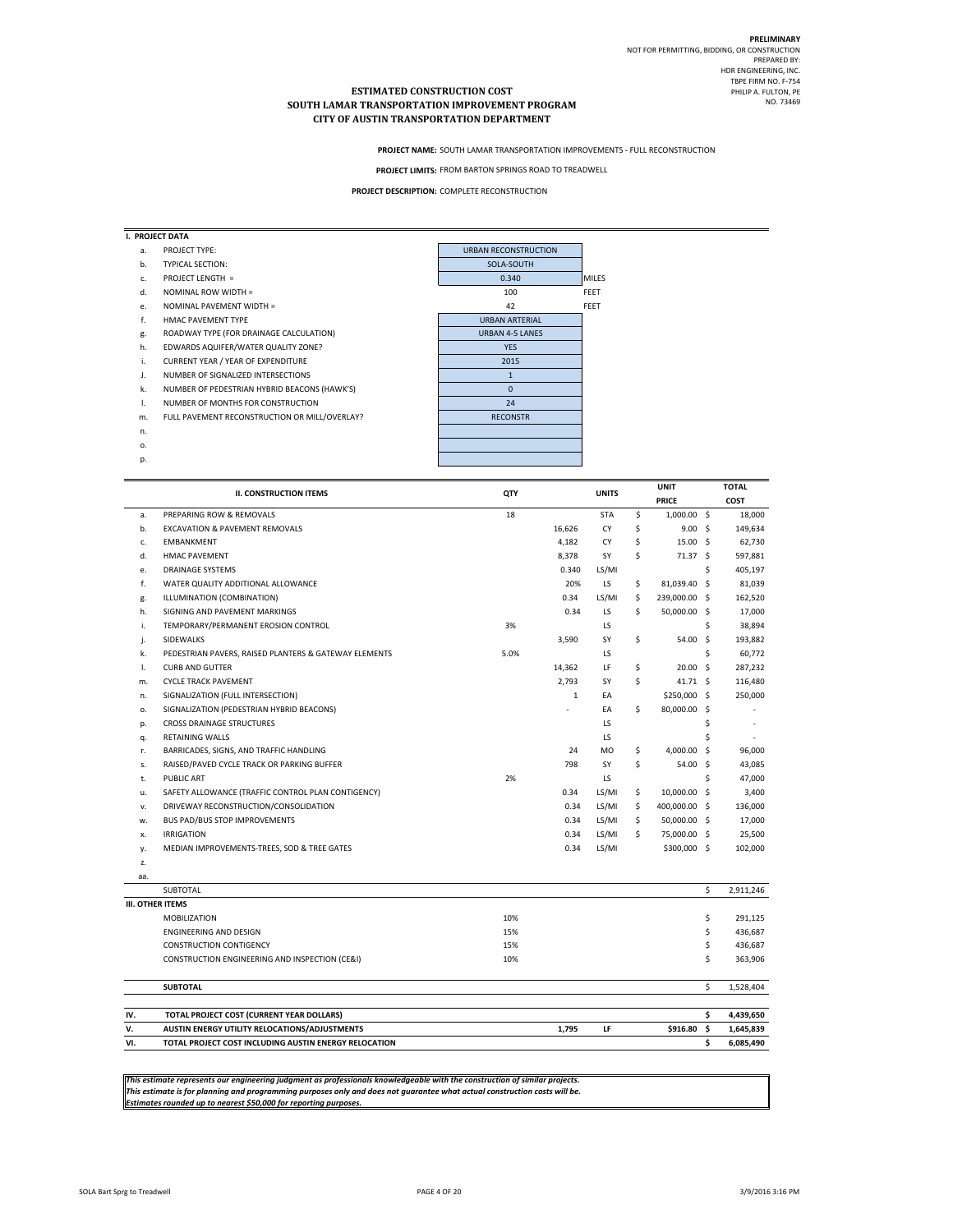p.

#### **ESTIMATED CONSTRUCTION COST SOUTH LAMAR TRANSPORTATION IMPROVEMENT PROGRAM CITY OF AUSTIN TRANSPORTATION DEPARTMENT**

**PROJECT NAME:** SOUTH LAMAR TRANSPORTATION IMPROVEMENTS - FULL RECONSTRUCTION

PROJECT LIMITS: FROM TREADWELL TO PANTHER TRAIL

**PROJECT DESCRIPTION:** COMPLETE RECONSTRUCTION

|    | I. PROJECT DATA                               |                             |              |
|----|-----------------------------------------------|-----------------------------|--------------|
| a. | PROJECT TYPE:                                 | <b>URBAN RECONSTRUCTION</b> |              |
| b. | <b>TYPICAL SECTION:</b>                       | SOLA-SOUTH                  |              |
| c. | PROJECT LENGTH =                              | 2.120                       | <b>MILES</b> |
| d. | NOMINAL ROW WIDTH =                           | 100                         | FEET         |
| e. | NOMINAL PAVEMENT WIDTH =                      | 42                          | FEET         |
| f. | HMAC PAVEMENT TYPE                            | <b>URBAN ARTERIAL</b>       |              |
| g. | ROADWAY TYPE (FOR DRAINAGE CALCULATION)       | <b>URBAN 4-5 LANES</b>      |              |
| h. | EDWARDS AQUIFER/WATER QUALITY ZONE?           | <b>YES</b>                  |              |
| i. | <b>CURRENT YEAR / YEAR OF EXPENDITURE</b>     | 2015                        |              |
| J. | NUMBER OF SIGNALIZED INTERSECTIONS            | 10                          |              |
| k. | NUMBER OF PEDESTRIAN HYBRID BEACONS (HAWK'S)  | $\overline{2}$              |              |
| Ι. | NUMBER OF MONTHS FOR CONSTRUCTION             | 48                          |              |
| m. | FULL PAVEMENT RECONSTRUCTION OR MILL/OVERLAY? | <b>RECONSTR</b>             |              |
| n. |                                               |                             |              |
| 0. |                                               |                             |              |

**UNIT TOTAL PRICE COST** a. PREPARING ROW & REMOVALS **112** 5TA \$ 1,000.00 \$ 112,000 \$ 112,000 \$ 112,000 \$ 112,000 \$ 112,000 \$ 112,000 \$ 112,000 \$ 112,000 \$ 112,000 \$ 112,000 \$ 112,000 \$ 112,000 \$ 112,000 \$ 112,000 \$ 112,000 \$ 112,000 \$ 112,000 \$ 1 b. EXCAVATION & PAVEMENT REMOVALS **EXCAVATION & PAVEMENT REMOVALS CY** 103,668 **CY** 103,668 **CY** 5 9.00 \$ 933,012 c. EMBANKMENT CY 15.00 26,076 \$ 391,140 \$ d. HMAC PAVEMENT **S2.237** SY \$ 3,727,966 \$ 3,727,966 e. DRAINAGE SYSTEMS 2.120 LS/MI 2,318,681 \$ f. WATER QUALITY ADDITIONAL ALLOWANCE 20% LS 463,736.20 \$ 463,736 \$ g. ILLUMINATION (COMBINATION) 
(B. 2.12 LS/MI  $\zeta$  239,000.00  $\zeta$  1,013,360 h. SIGNING AND PAVEMENT MARKINGS **2.12** LS \$ 50,000.00 \$ 106,000 i. TEMPORARY/PERMANENT EROSION CONTROL 3% LS 235,036 \$ j. SIDEWALKS SY 54.00 22,387 \$ 1,208,909 \$ k. PEDESTRIAN PAVERS, RAISED PLANTERS & GATEWAY ELEMENTS 6 1 1 2 3 405,394 5 1 405,394 l. CURB AND GUTTER LF 20.00 89,549 \$ 1,790,976 \$ m. CYCLE TRACK PAVEMENT **STACK ASSESSED AT A STACK ASSESSED A** 17,412 SY \$41.71 \$726,285 n. SIGNALIZATION (FULL INTERSECTION) 
and the state of the state of the state of the state of the state of the state of the state of the state of the state of the state of the state of the state of the state of the state o o. SIGNALIZATION (PEDESTRIAN HYBRID BEACONS) each company of the company of the company of the company of the company of the company of the company of the company of the company of the company of the company of the company p. CROSS DRAINAGE STRUCTURES And the state of the state of the state of the state of the state of the state of the state of the state of the state of the state of the state of the state of the state of the state of the sta q. RETAINING WALLS LS \$ r. BARRICADES, SIGNS, AND TRAFFIC HANDLING **Mode and Strategies and ASS 4,000.00** \$ 192,000 s. RAISED/PAVED CYCLE TRACK OR PARKING BUFFER SY 54.00 \$268,646 t. PUBLIC ART 2% LS 302,340 \$ u. SAFETY ALLOWANCE (TRAFFIC CONTROL PLAN CONTIGENCY) LATER STAND 19 2.12 LS/MI 5 10,000.00 \$ 21,200 v. DRIVEWAY RECONSTRUCTION/CONSOLIDATION 2.12 LS/MI 400,000.00 \$ 848,000 \$ w. BUS PAD/BUS STOP IMPROVEMENTS **2.12 LS/MI 50,000.00 \$** 106,000 \$ x. IRRIGATION 2.12 LS/MI 75,000.00 \$ 159,000 \$ y. MEDIAN IMPROVEMENTS-TREES, SOD & TREE GATES 2.12 LS/MI \$300,000 636,000 \$ z. aa.  ${\sf SUBTOTAL}$  , the substitution of the set of the set of the set of the set of the set of the set of the set of the set of the set of the set of the set of the set of the set of the set of the set of the set of the set of the **III. OTHER ITEMS**  $\text{MOBILIZATION} \quad \text{362,568}$ ENGINEERING AND DESIGN 6 2,793,852 CONSTRUCTION CONTIGENCY **15%** \$ 2,793,852 CONSTRUCTION ENGINEERING AND INSPECTION (CE&I) 10% 10% 10% 5 2,328,210 **SUBTOTAL** \$ 9,778,483 **IV. TOTAL PROJECT COST (CURRENT YEAR DOLLARS) \$ 28,404,164 V.** AUSTIN ENERGY UTILITY RELOCATIONS/ADJUSTMENTS **Reserves and the set of a set of the system of the system of a set of a set of a set of a set of a set of a set of a set of a set of a set of a set of a set of a set of a VI. TOTAL PROJECT COST INCLUDING AUSTIN ENERGY RELOCATION \$ 38,666,457 II. CONSTRUCTION ITEMS QTY UNITS**

*This estimate represents our engineering judgment as professionals knowledgeable with the construction of similar projects. This estimate is for planning and programming purposes only and does not guarantee what actual construction costs will be. Estimates rounded up to nearest \$50,000 for reporting purposes.*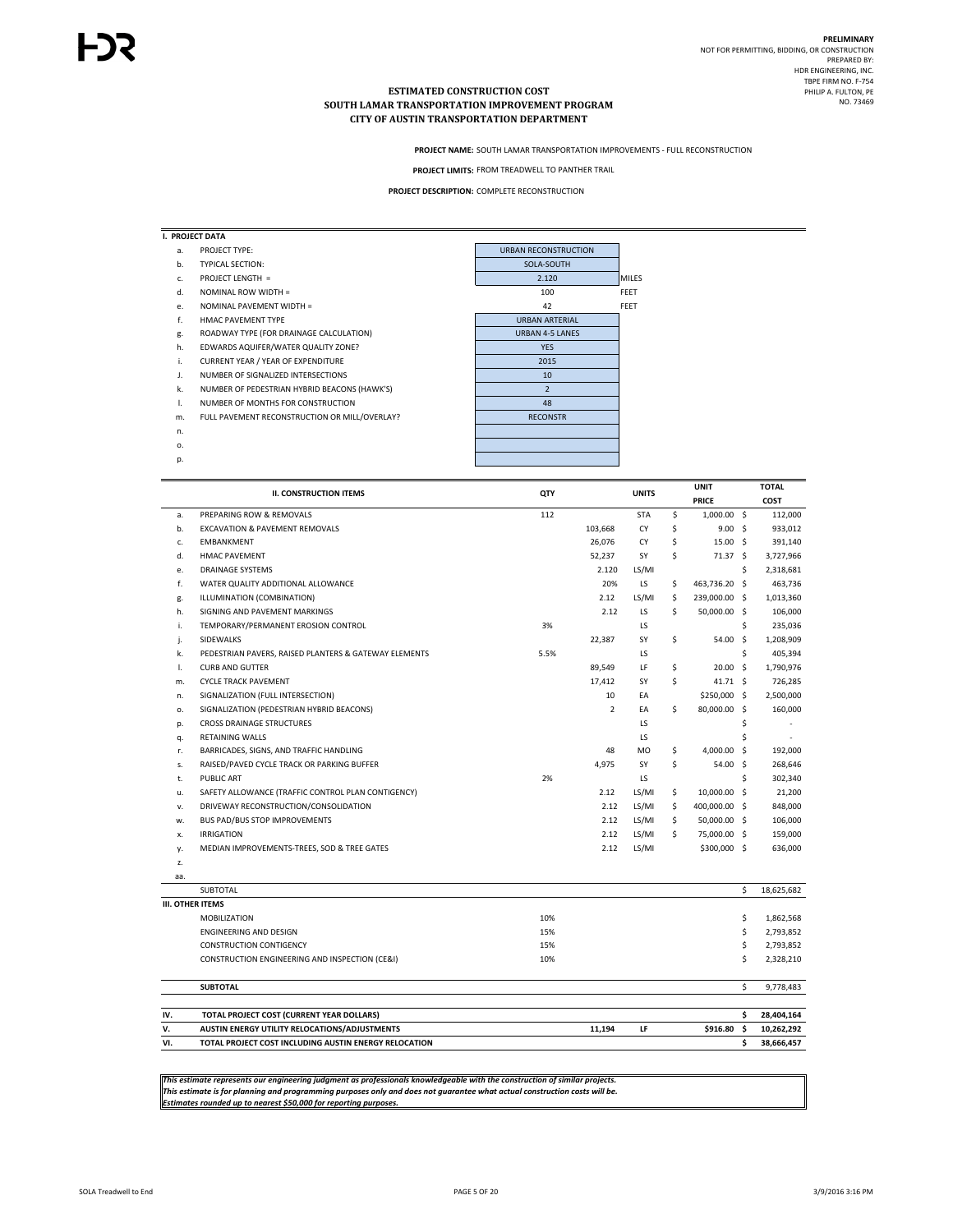**PROJECT NAME: PROJECT LIMITS:**

**DESCRIPTION:**

SOUTH LAMAR TRANSPORTATION IMPROVEMENTS FROM RIVERSIDE DR TO PANTHER TRAIL INSTALL NB BUS QUEUE JUMP - SOUTH LAMAR AT BLUEBONNET

|                                                                                       | Pavement Area (SY) =  |                           | 350              |          |                      |
|---------------------------------------------------------------------------------------|-----------------------|---------------------------|------------------|----------|----------------------|
|                                                                                       | Project Length (LF) = |                           | 250              |          |                      |
| <b>ITEM DESCRIPTION</b>                                                               | <b>UNIT</b>           | QTY                       | <b>UNIT COST</b> |          | <b>TOTAL</b><br>COST |
| PREP ROW, EARTHWORK & REMOVALS                                                        |                       |                           |                  |          |                      |
| PREPARING ROW                                                                         | <b>STA</b>            | $2.5\;$ \$                | 250.00           | \$       | 625                  |
| REMOVING CONC (DRIVEWAYS)                                                             | SY                    | 80<br>S.                  | 10.00            | \$       | 800                  |
| REMOVING CONC (SIDEWALKS)                                                             | SY                    | 170 \$                    | 10.00            | \$       | 1,700                |
| REMOVING CONC (CURB AND GUTTER)                                                       | LF                    | $250$ \$                  | 5.00             | \$       | 1,250                |
| REMOVING CONC (WHEELCHAIR RAMP)                                                       | SY                    | $\overline{2}$<br>\$      | 30.00            | \$       | 60                   |
| REMOVING CONC (RETAINING WALLS)                                                       | LS                    | 1 <sup>5</sup>            | 2,000.00         | \$       | 2,000                |
| REMOVE STAB BASE AND ASPH PAV (6"-20")                                                | SY                    | 350 \$                    | 9.00             | \$       | 3,150                |
| EXCAVATION ROADWAY                                                                    | CY                    | $120 \;$ \$               | 6.00             | \$       | 720                  |
| <b>REMOVE EXIST INLET</b>                                                             | EA                    | $1\;$ \$                  | 1,000.00         | \$       | 1,000                |
|                                                                                       |                       |                           |                  |          |                      |
| PAVEMENT                                                                              |                       |                           |                  |          |                      |
| FL BS (CMP IN PLC)(TY A GR 5)(FNAL POS)                                               | CY                    | $120 \;$ \$               | 50.00            | \$       | 6,000                |
| PRIME COAT (MC-30)                                                                    | GAL                   | 70 \$                     | 4.50             | \$       | 315                  |
| D-GR HMA(SQ) TY-C PG64-22                                                             | <b>TON</b>            | 160 <sup>5</sup>          | 100.00           | \$       | 16,000               |
| D-GR HMA(SQ) TY-D SAC-B PG70-22                                                       | <b>TON</b>            | 80, 5                     | 110.00           | \$       | 8,800                |
| DRAINAGE                                                                              |                       |                           |                  |          |                      |
| RIPRAP (CONC)(5 IN)                                                                   | СY                    | $0\overline{5}$           | 550.00           | \$       |                      |
| enter drainage items and unit cost                                                    | LF                    | 0\$                       | 200.00           | \$       |                      |
| enter drainage items and unit cost                                                    | EA                    | 0 <sup>5</sup>            | 5,600.00         | \$       |                      |
| RC PIPE (CL III)(24 IN)                                                               | LF                    | 15<br>\$                  | 65.00            | \$       | 975                  |
| (COMPL)(PCO)(5FT)(LEFT)                                                               | EA                    | $1\overline{\phantom{0}}$ | 4,700.00         | \$       | 4,700                |
| <b>MISCELLANEOUS CONSTRUCTION</b>                                                     |                       |                           |                  |          |                      |
| BARRICADES, SIGNS AND TRAFFIC HANDLING                                                | <b>MO</b>             | $4\overline{\smash{5}}$   | 1,500.00         | \$       | 6,000                |
| CONC CURB & GUTTER (TY II)                                                            | LF                    | 250<br>\$                 | 20.00            | \$       | 5,000                |
| DRIVEWAYS (CONC)                                                                      | SY                    | 80<br>\$                  | 75.00            | \$       | 6,000                |
| CONC SIDEWALKS (5")                                                                   | SY                    | S.<br>120                 | 50.00            | \$       | 6,000                |
| CURB RAMP (TY 1)                                                                      | EA                    | \$<br>$\overline{2}$      | 1,500.00         | \$       | 3,000                |
| <b>CONC MEDIAN</b>                                                                    | SY                    | \$<br>$\mathbf{0}$        | 50.00            | \$       |                      |
| <b>MBGF</b>                                                                           | LF                    |                           |                  | \$       |                      |
| SGT/TAS                                                                               | EA                    |                           |                  | \$       |                      |
| RETAINING WALLS                                                                       | SF                    | 260<br>\$                 | 50.00            | \$       | 13,000               |
|                                                                                       | LS                    | $\mathbf{1}$              | 5%               |          |                      |
| TEMP EROSION CONTROL, SWPPP, AND PERM SEED/SOD<br>BUS PAD/BUS STOP REMOVE AND REPLACE | LS                    | $1\,$ \$                  | 50,000.00        | \$<br>\$ | 4,355                |
|                                                                                       |                       |                           |                  |          | 50,000               |
| <b>TRAFFIC ITEMS</b>                                                                  |                       |                           |                  |          |                      |
| IN SM RD SN SUP&AM TY10BWG(1)SA(P)                                                    | EA                    | $2$ \$                    | 550.00           | \$       | 1,100                |
| <b>PAVEMENT MARKINGS</b>                                                              | LS                    | 1 <sup>5</sup>            | 3,000.00         | \$       | 3,000                |
| <b>TRAFFIC SIGNAL</b>                                                                 | LS                    | $1\,$ \$                  | 250,000.00       | \$       | 250,000              |
| <b>MOBILIZATION</b>                                                                   | LS                    | $\mathbf{1}$              | 10%              | \$       | 39,555               |
| SUBTOTAL MATERIAL ITEMS                                                               |                       |                           |                  | \$       | 435,105              |
| ENGINEERING                                                                           |                       |                           | 15%              | \$       | 65,266               |
| <b>CONSTRUCTION ENGR &amp; INSPECTION</b>                                             |                       |                           | 7%               | \$       | 30,457               |
| <b>CONTINGENCY</b>                                                                    |                       |                           | 10%              | \$       | 43,510               |
| SUBTOTAL                                                                              |                       |                           |                  | \$       | 574,338              |
| SMALL QUANTITY ESCALATION FACTOR                                                      |                       |                           |                  | \$       |                      |
|                                                                                       |                       |                           |                  |          |                      |
| TOTAL INCLUDING MATERIALS, ENGINEERING, INSPECTION AND CONTINGENCY                    |                       |                           |                  | \$       | 574,338              |

**\*\*\*Estimates rounded up to nearest \$50,000 for reporting purposes.**

SHEET A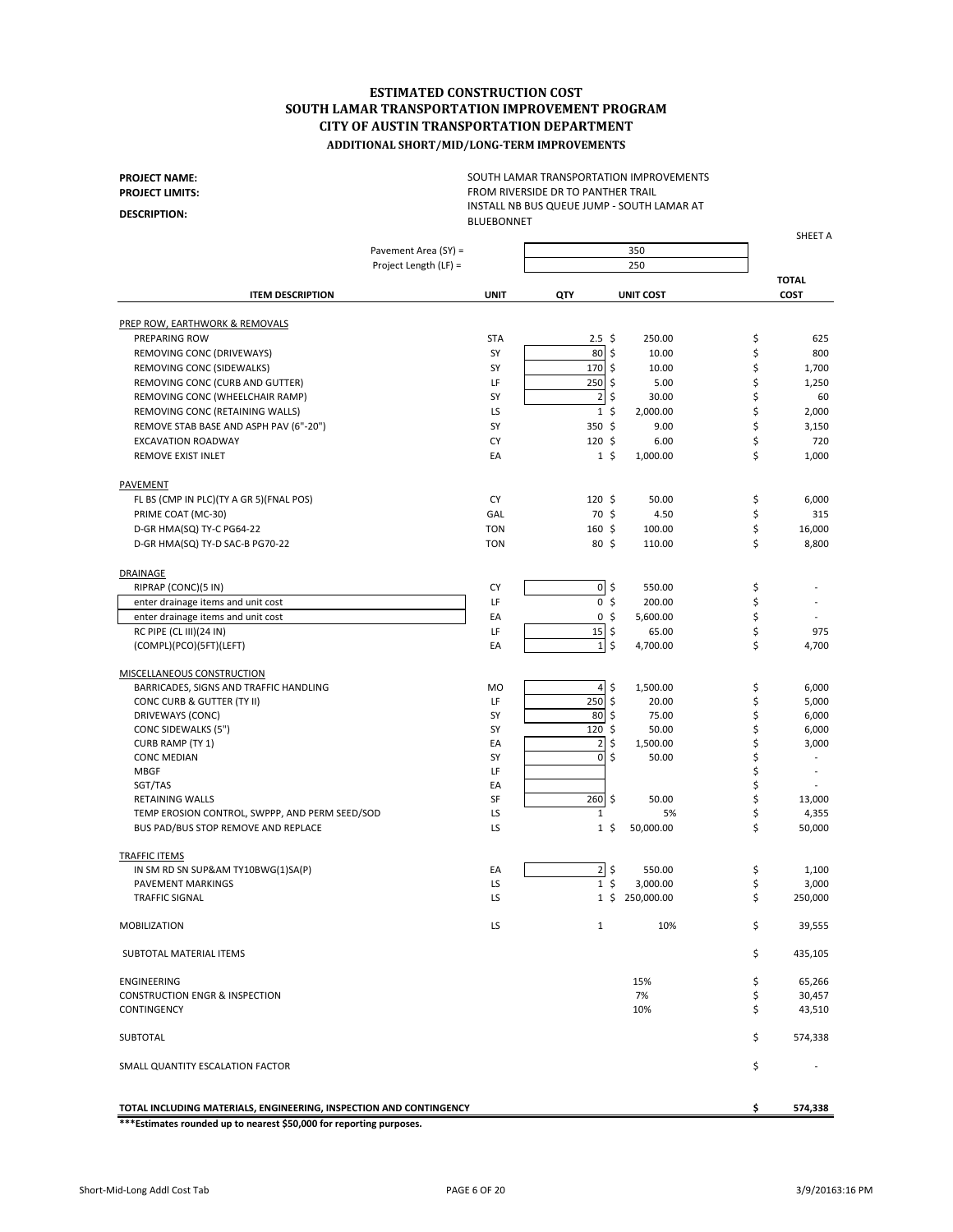#### **ADDITIONAL SHORT/MID/LONG-TERM IMPROVEMENTS**

**PROJECT NAME: PROJECT LIMITS:**

#### SOUTH LAMAR TRANSPORTATION IMPROVEMENTS FROM RIVERSIDE DR TO PANTHER TRAIL

Between Manchaca Rd and Barton Skwy - Construct NB Bus Lane

**DESCRIPTION:**

SHEET B Pavement Area (SY) = Project Length (LF) = **TOTAL ITEM DESCRIPTION UNIT QTY UNIT COST COST** PREP ROW, EARTHWORK & REMOVALS PREPARING ROW STA 2.75 250.00 \$ 688 \$ REMOVING CONC (DRIVEWAYS) SY THE SERIES ON CHARGE STATES AND STATES ON A SUBSEXTANCE ON STATES AND STATES AND STATES AND STATES AND STATES AND STATES AND STATES AND STATES AND STATES AND STATES AND STATES AND STATES AND ST REMOVING CONC (SIDEWALKS) THE REMOVING CONC (SIDEWALKS) SY THE REMOVING CONC (SIDEWALKS) REMOVING CONC (CURB AND GUTTER) LE LE 275 \$5.00 \$1,375 REMOVING CONC (WHEELCHAIR RAMP) THE REMOVING CONC (WHEELCHAIR RAMP) SY THE STATE AND STATE AND STATE AND STATE AND STATE AND STATE AND STATE AND STATE AND STATE AND STATE AND STATE AND STATE AND STATE AND STATE AND STATE A REMOVING CONC (RETAINING WALLS)  $\begin{array}{ccc} \text{REW} & \text{REW} \end{array}$  and  $\begin{array}{ccc} \text{REW} & \text{REW} \end{array}$   $\begin{array}{ccc} \text{REW} & \text{REW} \end{array}$   $\begin{array}{ccc} \text{REW} & \text{REW} \end{array}$ REMOVE STAB BASE AND ASPH PAV (6"-20") SY 58 370 \$9.00 \$3,330 EXCAVATION ROADWAY CY 130 6.00 \$ 780 \$ REMOVE EXIST INLET **EXIST IN EXIST IN EXIST IN EXIST IN EXIST IN EXIST IN EXIST IN EXIST IN EXIST IN EXIST IN EXIST IN EXIST IN EXIST IN EXIST IN EXIST IN EXIST IN EXIST IN EXIST IN EXIST IN EXIST IN EXIST IN EXIST IN EXIS** PAVEMENT FL BS (CMP IN PLC)(TY A GR 5)(FNAL POS) CY 130 \$50.00 \$6,500 \$6,500 PRIME COAT (MC-30) GAL 80 4.50 \$ 360 \$ D-GR HMA(SQ) TY-C PG64-22 TON 170 100.00 \$ 17,000 \$ D-GR HMA(SQ) TY-D SAC-B PG70-22 **TON** TON 90 \$ 110.00 \$ 9,900 DRAINAGE RIPRAP (CONC)(5 IN) S50.00 \$ enter drainage items and unit cost the state of the state of the state of the state of the state of the state of the state of the state of the state of the state of the state of the state of the state of the state of the s enter drainage items and unit cost the state of the state of the state of the state of the state of the state of the state of the state of the state of the state of the state of the state of the state of the state of the s RC PIPE (CL III)(24 IN)  $\begin{bmatrix} 15 & 5 & 65.00 \end{bmatrix}$  55.00 \$ 975  $(COMPL)(PCO)(SET)(LEFT)$  EA  $\begin{bmatrix} 1 & 3 & 4 & 700 & 00 \\ 1 & -1 & 1 & 4 & 4 & 700 & 0 \\ 1 & 1 & 1 & 1 & 1 & 1 \end{bmatrix}$ MISCELLANEOUS CONSTRUCTION BARRICADES, SIGNS AND TRAFFIC HANDLING  $\begin{bmatrix} 4 & 5 & 1,500.00 \end{bmatrix}$   $\begin{bmatrix} 4 & 5 & 1,500.00 \end{bmatrix}$   $\begin{bmatrix} 5 & 6,000 \end{bmatrix}$ CONC CURB & GUTTER (TY II) And the concerned of the concerned of the concerned of the concerned of the concerned of the concerned of the concerned of the concerned of the concerned of the concerned of the concerned of the DRIVEWAYS (CONC) **SAULTER SY STAR SUBSET ASSESSED** STATES AND STATES ON STARTING STATES ON STATES ASSESSED ASSESSED ASSESSED ASSESSED ASSESSED AND STATES OF STATES AND STATES AND STATES OF STATES AND STATES OF STATES AND S CONC SIDEWALKS (5") SY 50.00 \$6,000 CURB RAMP (TY 1)  $A = \begin{bmatrix} 1 & 1 & 1 \\ 1 & 2 & 1 \end{bmatrix}$   $A = \begin{bmatrix} 4 & 5 & 1,500.00 \\ 1,5 & 0.00 & 5 \end{bmatrix}$  6,000  $\begin{array}{ccc} \text{CONC MEDIAN} \end{array}$  , and the sympath  $\begin{array}{ccc} \text{SY} & & \text{ } \text{O} \mid \text{\$} & \text{ } \text{50.00} \end{array}$ MBGF LF \$ -  $\begin{array}{ccc} \text{SGT/TAS} \end{array}$ RETAINING WALLS SF 0 50.00 \$ - \$ TEMP EROSION CONTROL, SWPPP, AND PERM SEED/SOD LS LS 1 5% 5% 4,871 BUS PAD/BUS STOP REMOVE AND REPLACE THE RESERVE LS TO A LS TO,000.00 \$ 50,000 \$ 50,000 TRAFFIC ITEMS IN SM RD SN SUP&AM TY10BWG(1)SA(P)  $A = \begin{bmatrix} 4 & 5 & 550.00 & 5 & 2,200 \end{bmatrix}$ PAVEMENT MARKINGS 6 3,000 \$ 3,000 \$ 3,000 \$ 3,000 \$ 3,000 \$ 3,000 \$ 3,000 \$ 3,000 \$  $\sqrt{3}$ TRAFFIC SIGNAL 500,000 \$ 500,000 \$ 500,000 \$ 500,000 \$ 500,000 \$ \$ 500,000 \$ \$ 500,000 \$ \$ 500,000 \$ \$ 500,000 \$ \$ 500,000 \$ \$ 500,000 \$ \$ 500,000 \$ \$ 500,000 \$ \$ 500,000 \$ \$ 500,000 \$ \$ 500,000 \$ \$ 500,000 \$ \$ 500,000 \$ \$ MOBILIZATION LS 1 10% 65,750 \$ SUBTOTAL MATERIAL ITEMS \$ 723,249 ENGINEERING  $\zeta$  108,487  $\zeta$  108,487  $\zeta$ CONSTRUCTION ENGR & INSPECTION **100 ASSESS 50,627 50,627 50,627 50,627 50,627**  $\sim$  10%  $\sim$  5  $\sim$  72,325  $\sim$  ${\sf SUBTOTAL} \$ SMALL QUANTITY ESCALATION FACTOR  $\zeta$ **TOTAL INCLUDING MATERIALS, ENGINEERING, INSPECTION AND CONTINGENCY \$ 954,688** 370 275

**\*\*\*Estimates rounded up to nearest \$50,000 for reporting purposes.**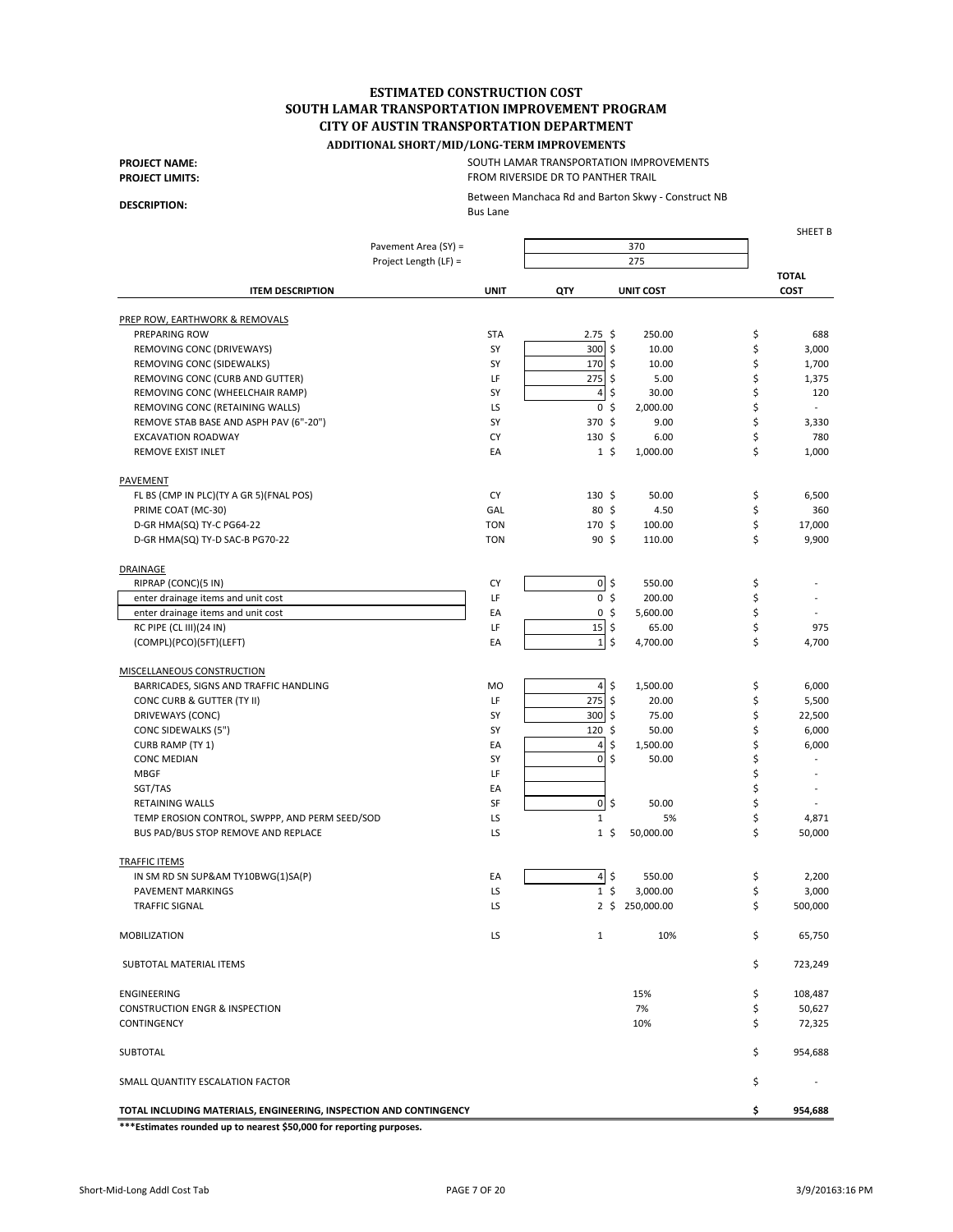| SOUTH LAMAR TRANSPORTATION IMPROVEMENTS<br><b>PROJECT NAME:</b><br>FROM RIVERSIDE DR TO PANTHER TRAIL<br><b>PROJECT LIMITS:</b><br>Construct bicycle path connection underpass beneath<br>UPRR from Treadwell St to West Bouldin Creek Greenbelt<br><b>DESCRIPTION:</b><br>and S 6th St |             |     |                  |    |             |
|-----------------------------------------------------------------------------------------------------------------------------------------------------------------------------------------------------------------------------------------------------------------------------------------|-------------|-----|------------------|----|-------------|
|                                                                                                                                                                                                                                                                                         |             |     |                  |    | SHEET C     |
| <b>ITEM DESCRIPTION</b>                                                                                                                                                                                                                                                                 | <b>UNIT</b> | QTY | <b>UNIT COST</b> |    | <b>COST</b> |
| Bikeway, Lighting, Walls, landscaping                                                                                                                                                                                                                                                   |             |     |                  | \$ | 1,300,000   |
| UPRR Railroad bridge for bikeway underpass (accelerated construction)                                                                                                                                                                                                                   |             |     |                  | \$ | 1,200,000   |
| SUBTOTAL MATERIAL ITEMS                                                                                                                                                                                                                                                                 |             |     |                  | \$ | 2,500,000   |
| <b>ENGINEERING</b>                                                                                                                                                                                                                                                                      |             |     | 15%              | \$ | 375,000     |
| <b>CONSTRUCTION ENGR &amp; INSPECTION</b>                                                                                                                                                                                                                                               |             |     | 7%               | \$ | 175,000     |
| CONTINGENCY                                                                                                                                                                                                                                                                             |             |     | 10%              | \$ | 250,000     |
| <b>SUBTOTAL</b>                                                                                                                                                                                                                                                                         |             |     |                  | \$ | 3,300,000   |
| UPRR Work - flaggers, etc                                                                                                                                                                                                                                                               |             |     |                  | \$ | 150,000     |
| TOTAL INCLUDING MATERIALS, ENGINEERING, INSPECTION AND CONTINGENCY<br>***Estimates rounded up to nearest \$50,000 for reporting purposes.                                                                                                                                               |             |     |                  | \$ | 3,450,000   |

Notes:

1. Construction cost data taken from Engineer's Estimate or the COA Bowie St UPRR Underpass with some of the costs removed (lighting, walls, etc specific to that project).

2. UPRR bridge costs assumes precast abutments and accelerated construction during work window i.e. no shoofly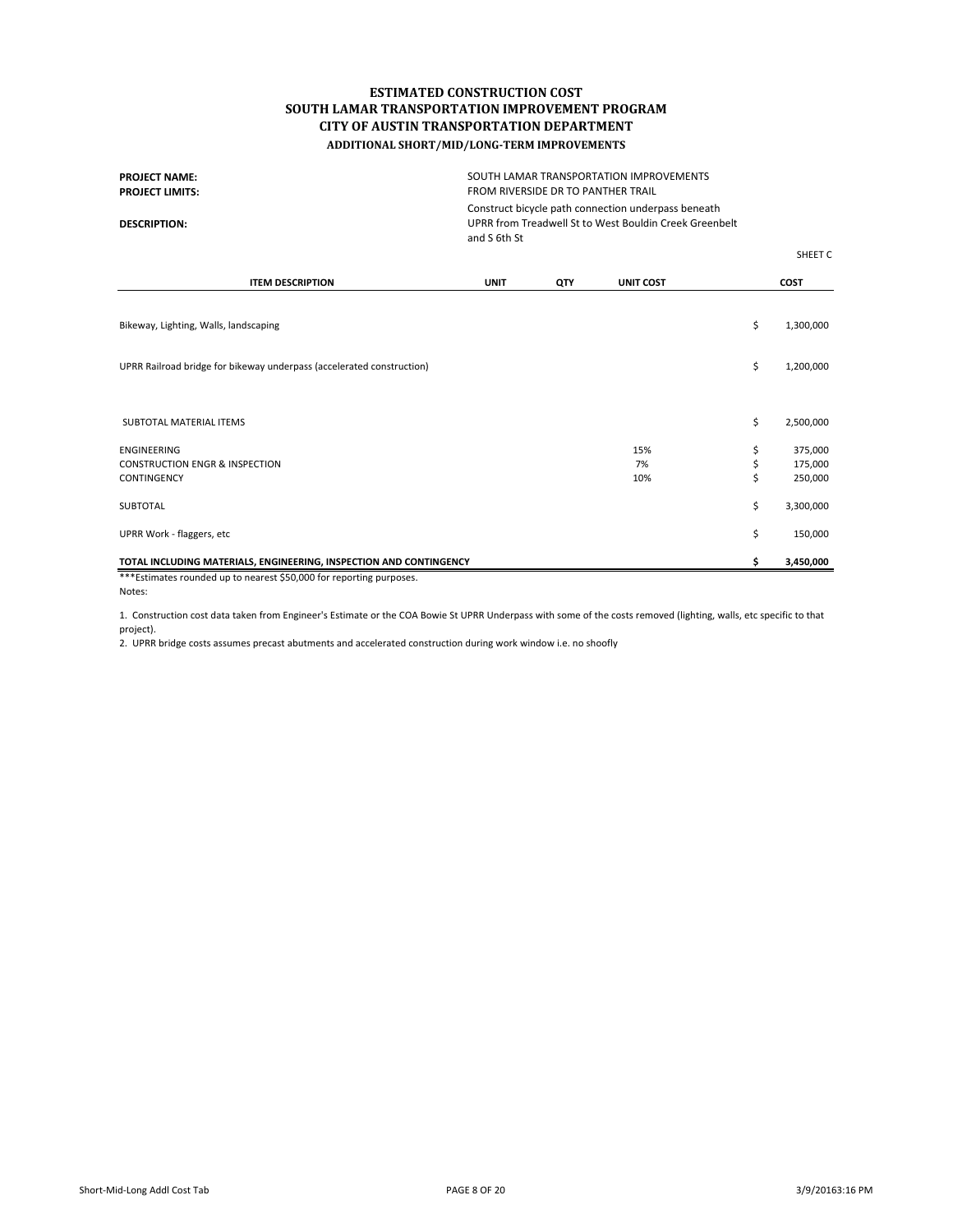**PROJECT NAME: PROJECT LIMITS:**

**DESCRIPTION:**

1) South Lamar at Hether St/Mary St - Prohibit left-turn SOUTH LAMAR TRANSPORTATION IMPROVEMENTS FROM RIVERSIDE DR TO PANTHER TRAIL

movement at St Mary St approach 2) South Lamar at Hether St. Mary St - Close NB "ramp" from South Lamar to St Mary St 3) Mary St at Evergreen Ave - Construct roundabout

SHEET D.1

| Pavement Area (SY) =                                                                             |             | 390                           |                  |                                |
|--------------------------------------------------------------------------------------------------|-------------|-------------------------------|------------------|--------------------------------|
| ITEM D.1 - South Lamar at Hether St/Mary St - Prohibit left-turn movement at St Mary St approach |             |                               |                  |                                |
|                                                                                                  |             |                               |                  | <b>TOTAL</b>                   |
| <b>ITEM DESCRIPTION</b>                                                                          | <b>UNIT</b> | QTY                           | <b>UNIT COST</b> | <b>COST</b>                    |
| PREP ROW, EARTHWORK & REMOVALS                                                                   |             |                               |                  |                                |
| PREPARING ROW                                                                                    | <b>STA</b>  | $2 \;$ \$                     | 250.00           | \$<br>500                      |
| REMOVING CONC (DRIVEWAYS)                                                                        | SY          | $\overline{0}$<br>\$          | 10.00            | \$<br>$\sim$                   |
| REMOVING CONC (SIDEWALKS)                                                                        | SY          | <b>170</b><br>Ŝ.              | 10.00            | \$<br>1,700                    |
| REMOVING CONC (CURB AND GUTTER)                                                                  | LF          | 250<br>\$                     | 5.00             | \$<br>1,250                    |
| REMOVING CONC (WHEELCHAIR RAMP)                                                                  | SY          | $\pmb{0}$<br>\$               | 30.00            | \$                             |
| REMOVING CONC (RETAINING WALLS)                                                                  | LS          | $\mathbf 0$<br>\$             | 2,000.00         | \$<br>$\sim$                   |
| REMOVE STAB BASE AND ASPH PAV (6"-20")                                                           | SY          | 390 \$                        | 9.00             | \$<br>3,510                    |
| <b>EXCAVATION ROADWAY</b>                                                                        | CY          | 0 <sup>5</sup>                | 6.00             | \$                             |
| <b>REMOVE EXIST INLET</b>                                                                        | EA          | 0 <sup>5</sup>                | 1,000.00         | \$<br>$\overline{a}$           |
| PAVEMENT                                                                                         |             |                               |                  |                                |
| FL BS (CMP IN PLC)(TY A GR 5)(FNAL POS)                                                          | CY          | $130 \;$ \$                   | 50.00            | \$<br>6,500                    |
| PRIME COAT (MC-30)                                                                               | GAL         | 80 \$                         | 4.50             | \$<br>360                      |
| D-GR HMA(SQ) TY-C PG64-22                                                                        | <b>TON</b>  | $180 \text{ }$                | 100.00           | \$<br>18,000                   |
| D-GR HMA(SQ) TY-D SAC-B PG70-22                                                                  | <b>TON</b>  | 90 <sup>5</sup>               | 110.00           | \$<br>9,900                    |
| DRAINAGE                                                                                         |             |                               |                  |                                |
| RIPRAP (CONC)(5 IN)                                                                              | CY          | $\overline{0}$ \$             | 550.00           | \$                             |
| RC PIPE (CL III)(24 IN)                                                                          | LF          | $\mathbf 0$<br>\$             | 65.00            | \$                             |
| (COMPL)(PCO)(5FT)(LEFT)                                                                          | EA          | 0 <sub>5</sub>                | 4,700.00         | \$                             |
| MISCELLANEOUS CONSTRUCTION                                                                       |             |                               |                  |                                |
| BARRICADES, SIGNS AND TRAFFIC HANDLING                                                           | <b>MO</b>   | $\overline{\mathbf{3}}$<br>\$ | 1,500.00         | \$<br>4,500                    |
| CONC CURB & GUTTER (TY II)                                                                       | LF          | 250<br>\$                     | 20.00            | \$<br>5,000                    |
| DRIVEWAYS (CONC)                                                                                 | SY          | $\pmb{0}$<br>\$               | 75.00            | \$                             |
| CONC SIDEWALKS (5")                                                                              | SY          | $\mathbf{0}$<br>\$            | 50.00            | \$<br>$\overline{\phantom{a}}$ |
| CURB RAMP (TY 1)                                                                                 | EA          | $\mathbf 0$<br>\$             | 1,500.00         | \$                             |
| <b>CONC MEDIAN</b>                                                                               | SY          | \$<br>90                      | 50.00            | \$<br>4,500                    |
| <b>MBGF</b>                                                                                      | LF          |                               |                  | \$<br>$\overline{\phantom{a}}$ |
| SGT/TAS                                                                                          | EA          |                               |                  | \$<br>٠                        |
| <b>RETAINING WALLS</b>                                                                           | SF          | $\mathbf 0$<br>\$             | 50.00            | \$<br>$\sim$                   |
| TEMP EROSION CONTROL, SWPPP, AND PERM SEED/SOD                                                   | LS          | $\mathbf{1}$                  | 5%               | \$<br>2,786                    |
| BUS PAD/BUS STOP REMOVE AND REPLACE                                                              | LS          | 0 <sup>5</sup>                | 50,000.00        | \$                             |
| <b>TRAFFIC ITEMS</b>                                                                             |             |                               |                  |                                |
| IN SM RD SN SUP&AM TY10BWG(1)SA(P)                                                               | EA          | $2 \,$ \$                     | 550.00           | \$<br>1,100                    |
| <b>PAVEMENT MARKINGS</b>                                                                         | LS          | 1 <sup>5</sup>                | 3,000.00         | \$<br>3,000                    |
| <b>TRAFFIC SIGNAL</b>                                                                            | LS          | 1 <sup>5</sup>                | 250,000.00       | \$<br>250,000                  |
| MOBILIZATION                                                                                     | LS          | 1                             | 10%              | \$<br>31,261                   |

**SUBTOTAL MATERIAL ITEMS D.1 \$ 343,867**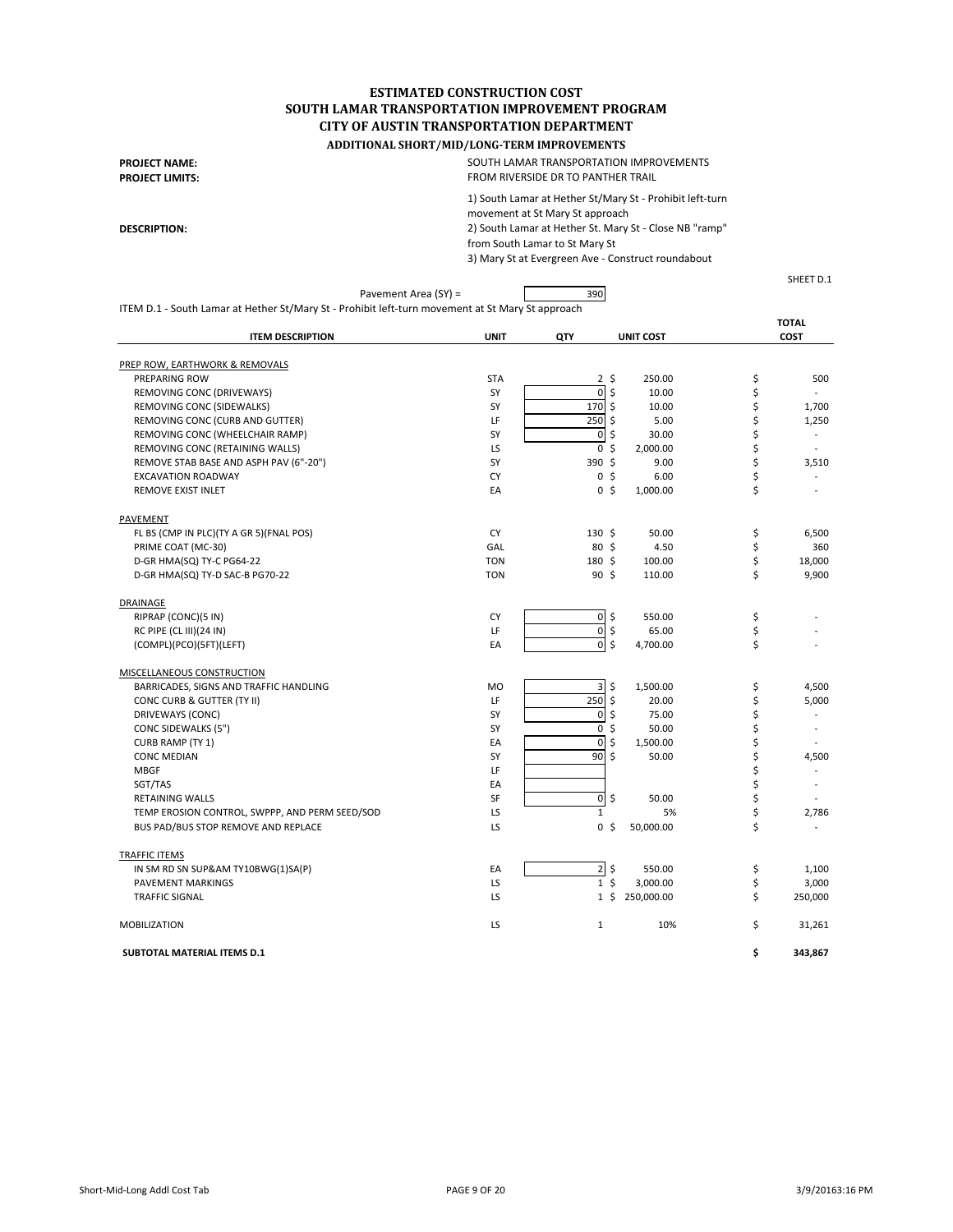|                                                                                                  |            |                  |                |          | SHEET D.2        |
|--------------------------------------------------------------------------------------------------|------------|------------------|----------------|----------|------------------|
| 2) ITEM D.2 - South Lamar at Hether St. Mary St - Close NB "ramp" from South Lamar to St Mary St |            |                  |                |          |                  |
| PREPARING ROW                                                                                    | <b>STA</b> |                  | 2 <sup>5</sup> | 250.00   | \$<br>500        |
| REMOVING CONC (CURB AND GUTTER)                                                                  | LF         | 50 <sub>5</sub>  |                | 5.00     | \$<br>250        |
| REMOVE STAB BASE AND ASPH PAV (6"-20")                                                           | SY         | $120 \;$ \$      |                | 9.00     | \$<br>1,080      |
| BARRICADES, SIGNS AND TRAFFIC HANDLING                                                           | <b>MO</b>  |                  | 2 <sup>5</sup> | 1,500.00 | \$<br>3,000      |
| CONC CURB & GUTTER (TY II)                                                                       | LF         | $160 \text{ }$   |                | 20.00    | \$<br>3,200      |
| <b>CONC MEDIAN</b>                                                                               | SY         | 120 <sup>5</sup> |                | 50.00    | \$<br>6,000      |
| TEMP EROSION CONTROL, SWPPP, AND PERM SEED/SOD                                                   | LS.        | $\mathbf{1}$     |                | 5%       | \$<br>702        |
| IN SM RD SN SUP&AM TY10BWG(1)SA(P)                                                               | EA         |                  | 2 <sup>5</sup> | 550.00   | \$<br>1,100      |
| <b>PAVEMENT MARKINGS</b>                                                                         | LS.        |                  | $1\,$ \$       | 2,000.00 | \$<br>2,000      |
| <b>MOBILIZATION</b>                                                                              | LS         | $\mathbf{1}$     |                | 10%      | \$<br>1,783      |
| <b>SUBTOTAL MATERIAL ITEMS D.2</b>                                                               |            |                  |                |          | \$<br>19,615     |
|                                                                                                  |            |                  |                |          | SHEET D.3        |
| Item D.3 - Round About-W Mary St at Evergreen                                                    |            |                  |                |          | \$<br>500,000.00 |
| Includes:                                                                                        |            |                  |                |          |                  |
| Pav't reconstruction/add'l pavt                                                                  |            |                  |                |          |                  |
| Raised/Directional Islands                                                                       |            |                  |                |          |                  |
| Retaining wall                                                                                   |            |                  |                |          |                  |
| Curb and Gutter                                                                                  |            |                  |                |          |                  |
| Relocate Fire Hydrant                                                                            |            |                  |                |          |                  |
| SUBTOTAL ITEMS D.1, D.2., AND D.3                                                                |            |                  |                |          | \$<br>863,481    |
| <b>ENGINEERING</b>                                                                               |            |                  |                | 15%      | \$<br>129,522.19 |
| <b>CONSTRUCTION ENGR &amp; INSPECTION</b>                                                        |            |                  |                | 7%       | \$<br>60,443.69  |
| CONTINGENCY                                                                                      |            |                  |                | 10%      | \$<br>86,348.13  |
| TOTAL INCLUDING MATERIALS, ENGINEERING, INSPECTION AND CONTINGENCY                               |            |                  |                |          | \$<br>1,139,795  |

**\*\*\*Estimates rounded up to nearest \$50,000 for reporting purposes.**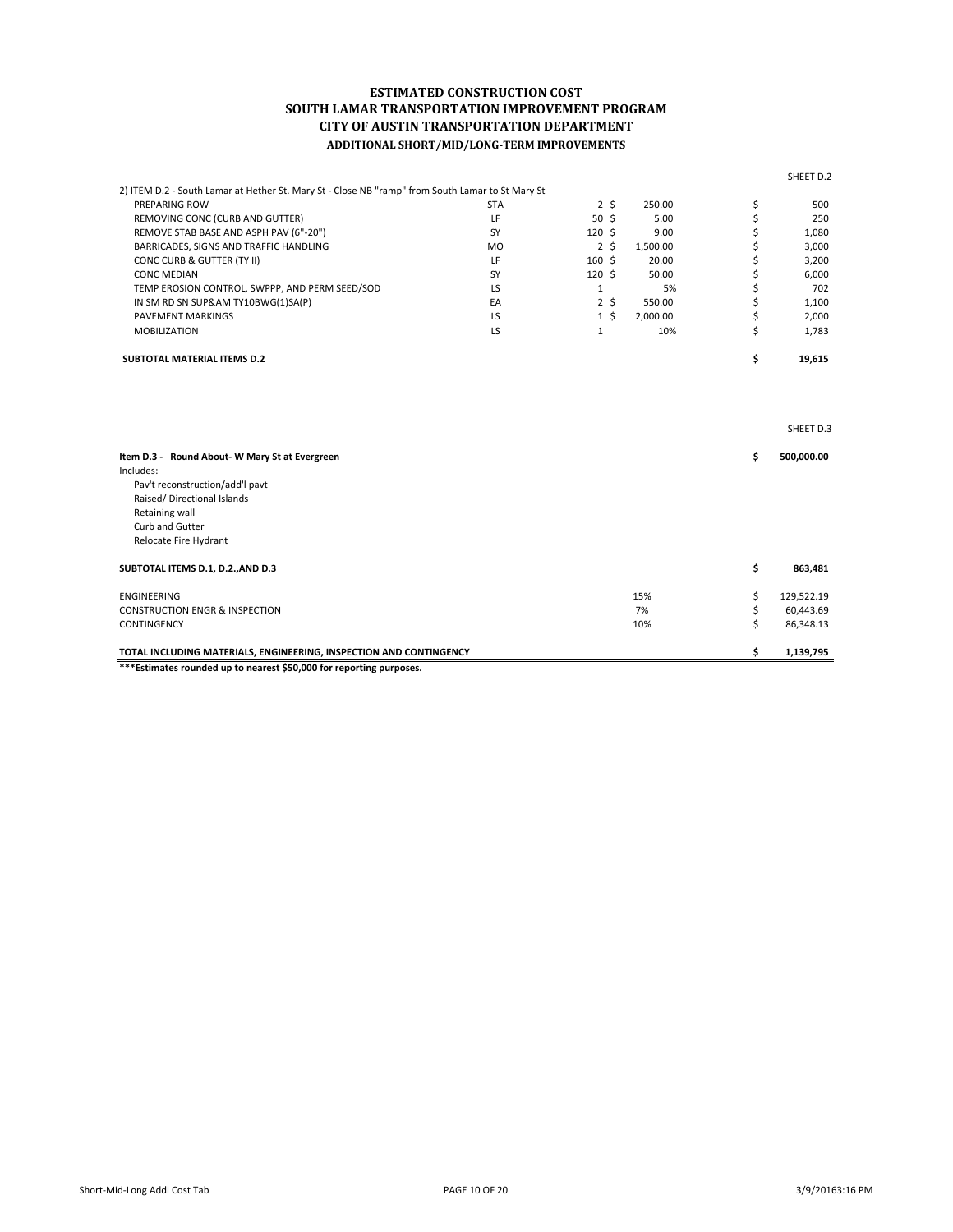| <b>PROJECT NAME:</b><br><b>PROJECT LIMITS:</b>                                                                                                           | SOUTH LAMAR TRANSPORTATION IMPROVEMENTS<br>FROM RIVERSIDE DR TO PANTHER TRAIL                                                                                                                                     |   |                  |    |                |
|----------------------------------------------------------------------------------------------------------------------------------------------------------|-------------------------------------------------------------------------------------------------------------------------------------------------------------------------------------------------------------------|---|------------------|----|----------------|
| <b>DESCRIPTION:</b>                                                                                                                                      | 1) South Lamar at Del Curto Rd - Install new traffic signal<br>2) South Lamar at Bluebonnet - Prohibit left-turn<br>movement at WB Bluebonnet Ln approach<br>3) Del Curto Rd at Bluebonnet - Construct roundabout |   |                  |    |                |
|                                                                                                                                                          |                                                                                                                                                                                                                   |   |                  |    | <b>SHEET E</b> |
| ITEM E.1 - South Lamar at Del Curto Rd - Install new traffic signal                                                                                      | <b>LS</b>                                                                                                                                                                                                         | 1 | \$250,000.00     | \$ | 250,000        |
| ITEM E.2 - Prohibit left-turn movement at WB Bluebonnet Ln approach<br>Note: Signal Cost is included here and also for Bus Queue Jump Estimate (Sheet A) | <b>LS</b>                                                                                                                                                                                                         | 1 | \$<br>343,867    | \$ | 343,867        |
| ITEM E.3 - Del Curto Rd at Bluebonnet - Construct roundabout                                                                                             | <b>LS</b>                                                                                                                                                                                                         | 1 | \$<br>500,000.00 | \$ | 500,000        |
| SUBTOTAL ITEMS E.1, E.2., AND E.3                                                                                                                        |                                                                                                                                                                                                                   |   |                  | \$ | 1,093,867      |
| <b>ENGINEERING</b>                                                                                                                                       |                                                                                                                                                                                                                   |   | 15%              | \$ | 164,079.99     |
| <b>CONSTRUCTION ENGR &amp; INSPECTION</b>                                                                                                                |                                                                                                                                                                                                                   |   | 7%               | \$ | 76,570.66      |
| CONTINGENCY                                                                                                                                              |                                                                                                                                                                                                                   |   | 10%              | Ś  | 109,386.66     |
| TOTAL INCLUDING MATERIALS, ENGINEERING, INSPECTION AND CONTINGENCY                                                                                       |                                                                                                                                                                                                                   |   |                  | \$ | 1,443,904      |

**\*\*\*Estimates rounded up to nearest \$50,000 for reporting purposes.**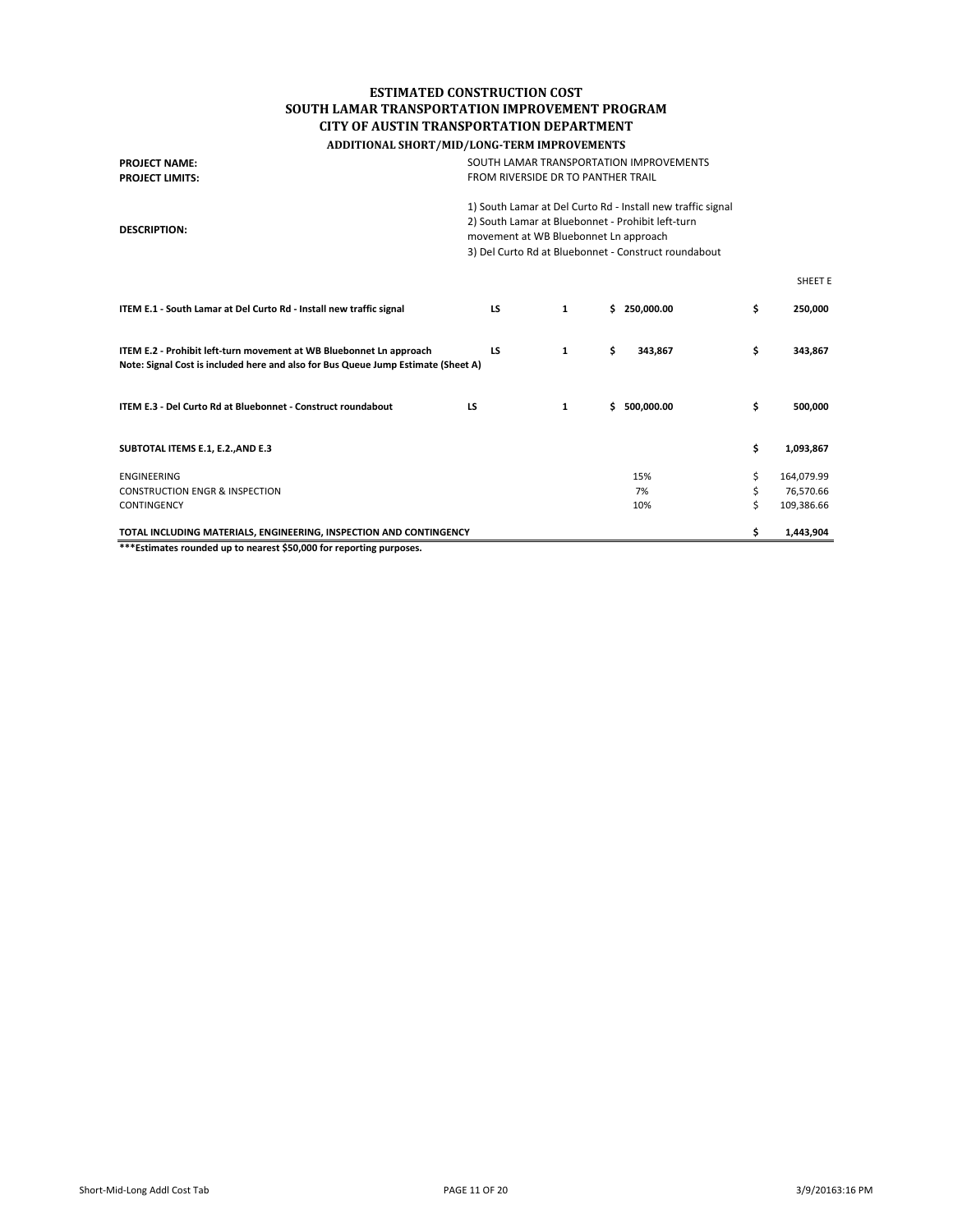# **ADDITIONAL SHORT/MID/LONG-TERM IMPROVEMENTS**

**PROJECT NAME: PROJECT LIMITS:** FROM RIVERSIDE DR TO PANTHER TRAIL SOUTH LAMAR TRANSPORTATION IMPROVEMENTS

**DESCRIPTION:**

South Lamar at Barton Skyway (Lightsey Rd) - Construct NB

right-turn bay

SHEET F

|                                                                    | Pavement Area (SY) =  |                                 | 400              |                      |
|--------------------------------------------------------------------|-----------------------|---------------------------------|------------------|----------------------|
|                                                                    | Project Length (LF) = |                                 | 300              |                      |
| <b>ITEM DESCRIPTION</b>                                            | <b>UNIT</b>           | QTY                             | <b>UNIT COST</b> | <b>TOTAL</b><br>COST |
| PREP ROW, EARTHWORK & REMOVALS                                     |                       |                                 |                  |                      |
| PREPARING ROW                                                      | <b>STA</b>            | $3\sqrt{5}$                     | 250.00           | \$<br>750            |
| REMOVING CONC (DRIVEWAYS)                                          | SY                    | 90<br>$\boldsymbol{\mathsf{S}}$ | 10.00            | \$<br>900            |
| REMOVING CONC (SIDEWALKS)                                          | SY                    | 170<br>\$                       | 10.00            | \$<br>1,700          |
| REMOVING CONC (CURB AND GUTTER)                                    | LF                    | 300<br>\$                       | 5.00             | \$<br>1,500          |
| REMOVING CONC (WHEELCHAIR RAMP)                                    | SY                    | $\overline{\mathbf{c}}$<br>\$   | 30.00            | \$<br>60             |
| REMOVE STAB BASE AND ASPH PAV (6"-20")                             | SY                    | 400 \$                          | 9.00             | \$<br>3,600          |
| <b>EXCAVATION ROADWAY</b>                                          | CY                    | 140 \$                          | 6.00             | \$<br>840            |
| PAVEMENT                                                           |                       |                                 |                  |                      |
| FL BS (CMP IN PLC)(TY A GR 5)(FNAL POS)                            | CY                    | $140 \;$ \$                     | 50.00            | \$<br>7,000          |
| PRIME COAT (MC-30)                                                 | GAL                   | 80 \$                           | 4.50             | \$<br>360            |
| D-GR HMA(SQ) TY-C PG64-22                                          | <b>TON</b>            | 180 \$                          | 100.00           | \$<br>18,000         |
| D-GR HMA(SQ) TY-D SAC-B PG70-22                                    | <b>TON</b>            | 90 <sup>5</sup>                 | 110.00           | \$<br>9,900          |
| DRAINAGE                                                           |                       |                                 |                  |                      |
| RIPRAP (CONC)(5 IN)                                                | CY                    | $0\sqrt{2}$                     | 550.00           | \$                   |
| enter drainage items and unit cost                                 | LF                    | 0 <sup>5</sup>                  | 200.00           | \$                   |
| enter drainage items and unit cost                                 | EA                    | 0 <sup>5</sup>                  | 5,600.00         | \$                   |
| RC PIPE (CL III)(24 IN)                                            | LF                    | $0\sqrt{5}$                     | 65.00            | \$                   |
| (COMPL)(PCO)(5FT)(LEFT)                                            | EA                    | $0\sqrt{5}$                     | 4,700.00         | \$                   |
| <b>MISCELLANEOUS CONSTRUCTION</b>                                  |                       |                                 |                  |                      |
| BARRICADES, SIGNS AND TRAFFIC HANDLING                             | MO                    | $\overline{\mathbf{3}}$<br>\$   | 1,500.00         | \$<br>4,500          |
| CONC CURB & GUTTER (TY II)                                         | LF                    | 300<br>\$                       | 20.00            | \$<br>6,000          |
| DRIVEWAYS (CONC)                                                   | SY                    | 90<br>\$                        | 75.00            | \$<br>6,750          |
| CONC SIDEWALKS (5")                                                | SY                    | 120<br>\$                       | 50.00            | \$<br>6,000          |
| CURB RAMP (TY 1)                                                   | EA                    | \$<br>$\overline{2}$            | 1,500.00         | \$<br>3,000          |
| <b>CONC MEDIAN</b>                                                 | SY                    | $\mathbf 0$<br>\$               | 50.00            | \$                   |
| <b>MBGF</b>                                                        | LF                    |                                 |                  | \$                   |
| SGT/TAS                                                            | EA                    |                                 |                  | \$                   |
| <b>RETAINING WALLS</b>                                             | SF                    | $0\sqrt{5}$                     | 50.00            | \$                   |
| TEMP EROSION CONTROL, SWPPP, AND PERM SEED/SOD                     | LS                    | $\mathbf{1}$                    | 5%               | \$<br>3,543          |
| <b>TRAFFIC ITEMS</b>                                               |                       |                                 |                  |                      |
| IN SM RD SN SUP&AM TY10BWG(1)SA(P)                                 | EA                    | $2\overline{5}$                 | 550.00           | \$<br>1,100          |
| PAVEMENT MARKINGS                                                  | LS                    | 1 <sup>5</sup>                  | 3,000.00         | \$<br>3,000          |
| TRAFFIC SIGNAL MOD'S- SOUTH LAMAR AT BARTON SKYWAY                 | LS                    | $1\,$ \$                        | 100,000.00       | \$<br>100,000        |
| <b>MOBILIZATION</b>                                                | LS                    | $\mathbf 1$                     | 10%              | \$<br>17,850         |
| SUBTOTAL MATERIAL ITEMS                                            |                       |                                 |                  | \$<br>196,353        |
| ENGINEERING                                                        |                       |                                 | 15%              | \$<br>29,453         |
| <b>CONSTRUCTION ENGR &amp; INSPECTION</b>                          |                       |                                 | 7%               | \$<br>13,745         |
| CONTINGENCY                                                        |                       |                                 | 10%              | \$<br>19,635         |
| <b>SUBTOTAL</b>                                                    |                       |                                 |                  | \$<br>259,186        |
| SMALL QUANTITY ESCALATION FACTOR                                   |                       |                                 |                  | \$                   |
| TOTAL INCLUDING MATERIALS, ENGINEERING, INSPECTION AND CONTINGENCY |                       |                                 |                  | \$<br>259,186        |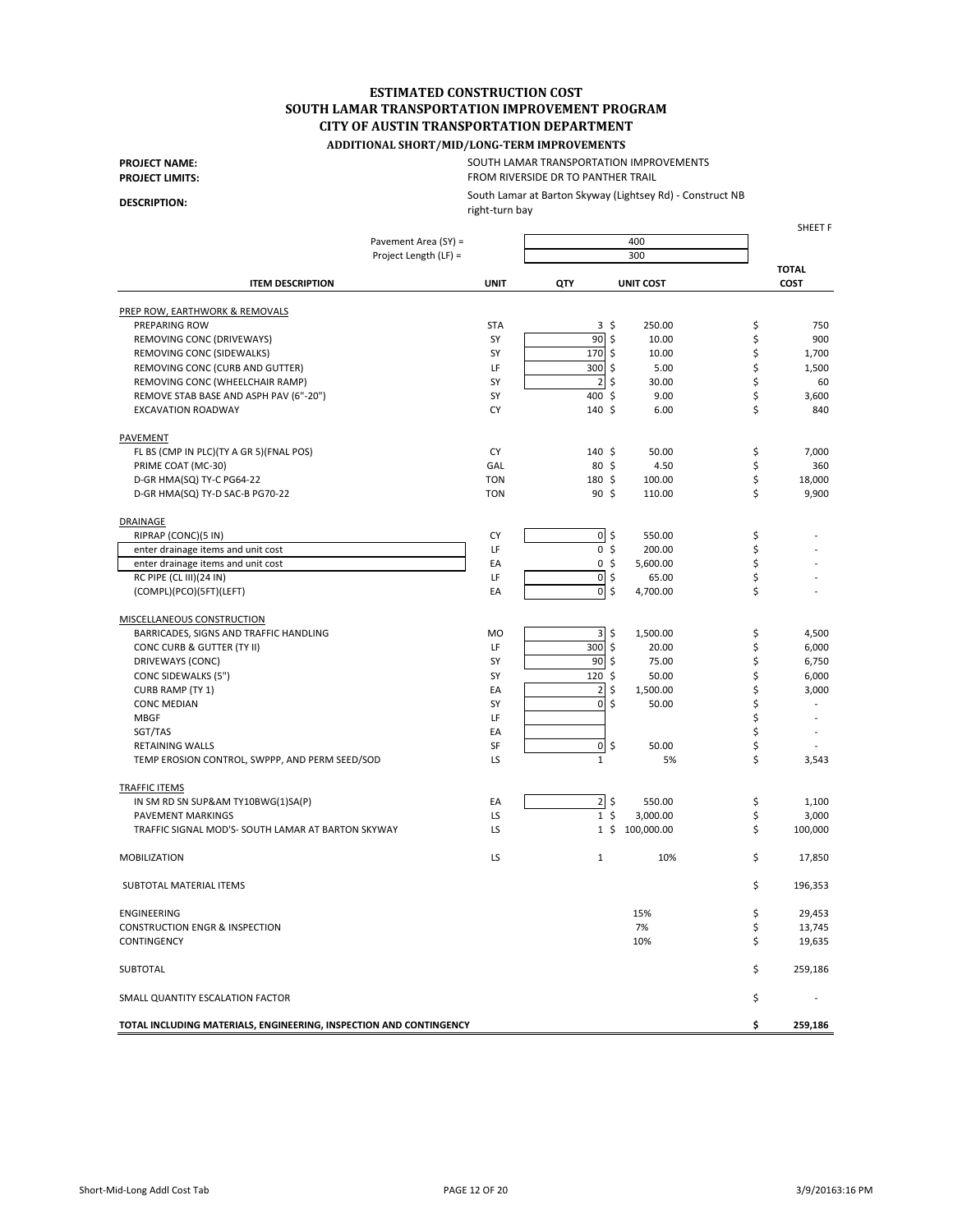#### CITY OF AUSTIN CORRIDOR IMPROVEMENT STUDY**PICAL SECTION DESIGNATION AND**

|                     |             | <b>I TRICAL SECTION DESIGNATION AND DIMENSIONS</b>      |            |          |                    |             |                    |                    |                    |                    |              |              |                    |                        |              |    |
|---------------------|-------------|---------------------------------------------------------|------------|----------|--------------------|-------------|--------------------|--------------------|--------------------|--------------------|--------------|--------------|--------------------|------------------------|--------------|----|
|                     |             |                                                         |            |          | SIDEWALK/          | SIDEWALK/   |                    |                    | <b>NEW</b>         |                    |              |              |                    | RAISED/PAVED           |              |    |
|                     |             |                                                         |            | AVERAGE  | <b>SHARED PATH</b> | SHARED PATH | SIDEWALK/          | <b>CYCLE TRACK</b> | <b>CYCLE TRACK</b> | <b>TOTAL</b>       | CONTINUOUS   | SIDEWALK     | <b>CURB/GUTTER</b> | <b>PARKING BARRIER</b> | COMBINATION  |    |
|                     |             |                                                         | <b>ROW</b> | PAVEMENT | WIDTH              | WIDTH       | <b>SHARED PATH</b> | WIDTH              | WIDTH              | <b>CYCLE TRACK</b> | ILLUMINATION | ILLUMINATION | <b>CURB</b>        | WIDTH                  | ILLUMINATION |    |
| LINE NO.            | DESIGNATION | DESCRIPTION                                             | WIDTH      | WIDTH    | LEFT               | RIGHT       | <b>WIDTH</b>       | LEFT               | <b>RIGHT</b>       | WIDTH              |              |              |                    | (BOTH SIDES)           |              |    |
|                     |             |                                                         |            |          |                    |             |                    |                    |                    |                    | (EA LINE)    | (EA LINE)    |                    |                        | (EA LINE)    |    |
| 30                  | SOLA-NORTH  | SOUTH LAMAR TYPICAL SECTION RIVERSIDE TO BARTON SPRINGS | 100        | 60       |                    |             |                    | 10                 | 10                 |                    |              |              |                    |                        |              |    |
|                     | SOLA-SOUTH  | SOUTH LAMAR BARTON SPRINGS TO PANTHER TRAIL             | 100        |          |                    |             |                    |                    |                    |                    |              |              |                    |                        |              |    |
| $COL H \rightarrow$ |             |                                                         |            |          |                    |             |                    |                    |                    | 10                 |              | 12           |                    |                        |              | 17 |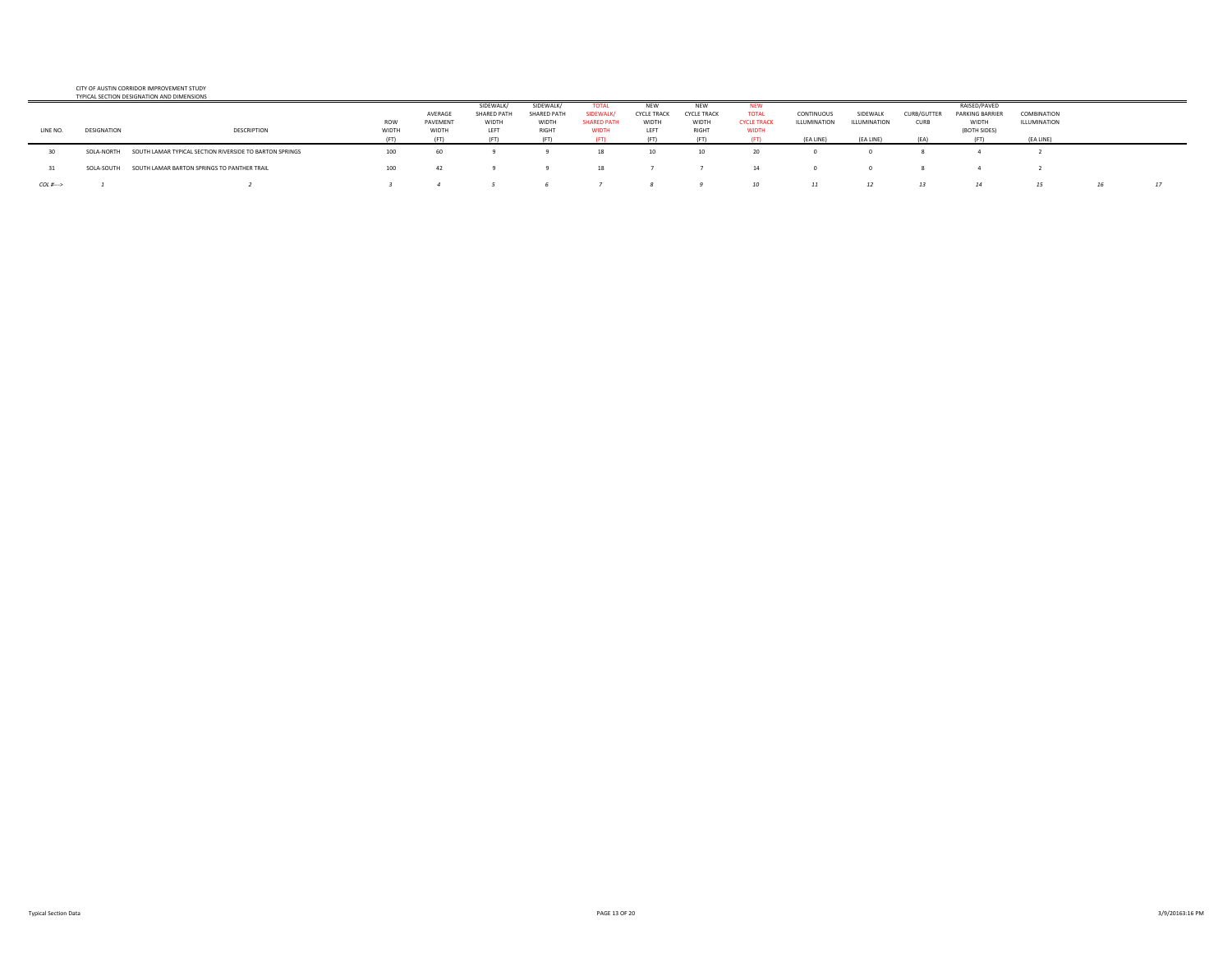| COST ESTIMATE TEMPLATE                 | DATA YEAR: I            | 2015 |               |
|----------------------------------------|-------------------------|------|---------------|
| UNIT COST DATA                         | UNIT PRICES UPDATED BY: |      | <b>FULTON</b> |
| USING TXDOT 2014 SPECIFICATION ITEMS   | UNIT PRICES UPDATED ON: |      | 7/1/2015      |
| USING CITY OF AUSTIN CURRENT PAY ITEMS |                         |      |               |
|                                        |                         |      |               |

| <b>TXDOT</b> | COA         |                                                    | <b>UOM</b> |    | <b>UNIT</b> | <b>NOTES</b>                                                           |
|--------------|-------------|----------------------------------------------------|------------|----|-------------|------------------------------------------------------------------------|
| <b>ITEM</b>  | <b>ITEM</b> |                                                    |            |    | COST        |                                                                        |
|              |             |                                                    |            |    |             |                                                                        |
| 100          | 101         | PREPARING ROW & REMOVALS                           | <b>STA</b> | \$ | 1,000.00    |                                                                        |
| 105          |             | REMOVING STAB BASE & ASPH PAV                      | SY         | \$ |             | 7.00 USING TYPICAL DEPTH OF PAV/BASE                                   |
| 110          | 110         | <b>EXCAVATION</b>                                  | CY         | \$ | 9.00        |                                                                        |
| 132          | 132         | <b>EMBANKMENT</b>                                  | CY         | \$ | 15.00       |                                                                        |
| 169          | 605         | SOIL RETENTION BLANKET                             | SY         | \$ | 1.00        |                                                                        |
|              |             |                                                    |            |    |             |                                                                        |
| 247          | 210         | <b>FLEXIBLE BASE</b>                               | CY         | \$ | 50.00       |                                                                        |
| 260          | 277         | LIME                                               | TON        | \$ | 150.00      |                                                                        |
| 260          | 277         | LIME TREATED SUBGRADE                              | SY         | \$ | 3.50        |                                                                        |
|              |             |                                                    |            |    |             |                                                                        |
| 310          |             | PRIME                                              | GAL        | \$ | 4.50        |                                                                        |
| 316          |             | <b>ASPHALT</b>                                     | GAL        | \$ |             | 4.50 OIL USED FOR ONE COURSE SURFACE TREATMENT/UNDERSEAL               |
| 316          |             | AGGREGATE                                          | CY         | \$ |             | 80.00 AGGREGATE USED FOR ONE COURSE SURFACE TREATMENT/UNDERSEAL        |
| 341          | 340         | <b>HMAC BASE COURSES</b>                           | <b>TON</b> | \$ |             | 80.00 USE FOR BASE COURSE ON LARGER PROJECTS                           |
| 341          | 340         | HMAC SURFACE COURSE                                | TON        | Ś  |             | 110.00 USE FOR SURFACE COURSE ON LARGER PROJECTS                       |
|              |             |                                                    |            |    |             |                                                                        |
| 360          | 360         | <b>CONCRETE PAVEMENT-8-10 INCHES CPCD</b>          | SY         | \$ | 65.00       |                                                                        |
| 360          | 360         | <b>CONCRETE PAVEMENT-10-12 INCHES CPCD</b>         | SY         | \$ | 75.00       |                                                                        |
|              |             |                                                    |            |    |             |                                                                        |
| 4XX          | 403         | BRIDGE UNIT COST PER SF OF DECK                    | SF         | \$ |             | 75.00 http://www.txdot.gov/inside-txdot/division/bridge/unit-cost.html |
| 4XX          | 559         | BOX CULVERT UNIT COST PER SF OF CULVERT (IN PLAN)  | SF         | \$ |             | 100.00 USE FOR CROSS DRAINAGE STRUCTURES                               |
|              |             |                                                    |            |    |             |                                                                        |
| 502          | 803         | BARRICADES, SIGNS AND TRAFFIC HANDLING             | MO         | \$ | 4,000.00    |                                                                        |
| 528          |             | LANDSCAPE PAVERS                                   | SY         | \$ |             | 54.00 ASSUME LANDSCAPE PAVERS FOR RAISED BUFFER STRIPS                 |
| 529          | 430         | CONCRETE CURB AND GUTTER                           | LF         | \$ | 20.00       |                                                                        |
| 530          |             | CONCRETE DRIVEWAYS (URBAN RECONSTRUCTION PROJECTS) | LS/MI      | \$ |             | 400,000.00 DATA TAKEN FROM BURNET/LAMAR CORRIDOR STUDIES COST ESTIMATE |
| 531          | 432         | <b>CONCRETE SIDEWALKS</b>                          | SY         | \$ | 54.00       |                                                                        |
|              |             |                                                    |            |    |             |                                                                        |
| 680          |             | TRAFFIC SIGNAL PER INTERSECTION                    | EA         |    |             | \$250,000.00 TOTAL COST PER INTERSECTION                               |
| 680          |             | HYBRID PEDESTRIAN BEACON                           | EA         | \$ | 80,000.00   |                                                                        |
| 423          |             | RETAINING WALL (MSE)(ASHLAR STONE FIN)             | SF         | \$ | 45.00       |                                                                        |
| 423          | 414         | RETAINING WALL (CIP)                               | SF         | \$ | 75.00       |                                                                        |
| 423          | 180000      | <b>RETAINING WALL (BLOCK)</b>                      | SF         | \$ | 40.00       |                                                                        |
|              |             |                                                    |            |    |             |                                                                        |
|              |             | SAFETY ALLOWANCE                                   | LS/MI      | \$ |             | 10,000.00 INCLUDES ADD'L TCP ITEMS AND FORCE ACCOUNT ITEMS             |
|              |             |                                                    |            |    |             |                                                                        |
|              |             | <b>BUS PAD IMPROVEMENTS</b>                        | LS/MI      | \$ |             | 50,000.00 DATA TAKEN FROM BURNET/LAMAR CORRIDOR STUDIES COST ESTIMATE  |
|              |             |                                                    |            |    |             |                                                                        |
|              |             | <b>IRRIGATION</b>                                  | LS/MI      | \$ |             | 75,000.00 INCLUDES METER AT 2,000 SPACING AT \$6,000 PER               |
|              |             |                                                    |            |    |             |                                                                        |
|              |             | MEDIAN IMPROVEMENTS - TREES, SOD & TREE GRATES     | LS/MI      | \$ |             | 300,000 AVERAGE FROM BURNET/LAMAR AND FM 969/MLK CORRIDOR STUDIES      |
|              |             |                                                    |            |    |             |                                                                        |
|              |             | SIGNING & STRIPING AVG COST PER MILE               | LS/MI      | \$ | 50,000      |                                                                        |
|              |             |                                                    |            |    |             |                                                                        |

DIRECTIONS FOR THIS WORKSHEET:

ENTER REVISED UNIT PRICING IN THE BLUE BOXES

UNIT COSTS ARE BASED ON YEAR SHOWN AT TOP OF WORKSHEET; ADJUSTMENT TO YEAR OF EXPENDITURE (YOE) WILL BE MADE ON INDIVIDUAL ESTIMATES

UPDATE UNIT COSTS PERIODICALLY: TXDOT 12 MONTH AVERAGES ARE HERE: http://www.txdot.gov/business/letting-bids/average-low-bid-unit-prices.html

ESTIMATED UNIT COSTS ARE BASED ON 12 MONTH TRAILING AVERAGES FOR 2004 SPECIFICATIONS; NEED TO UPDATE WHEN 2014 SPECIFICATION DATA IS AVAILABLE

SPREADSHEET IS NOT INTENDED TO COVER ALL UNIT PRICES; INCLUDES ONLY MAJOR ITEMS

LATEST BRIDGE UNIT COST TABLE IS FISCAL YEAR 2013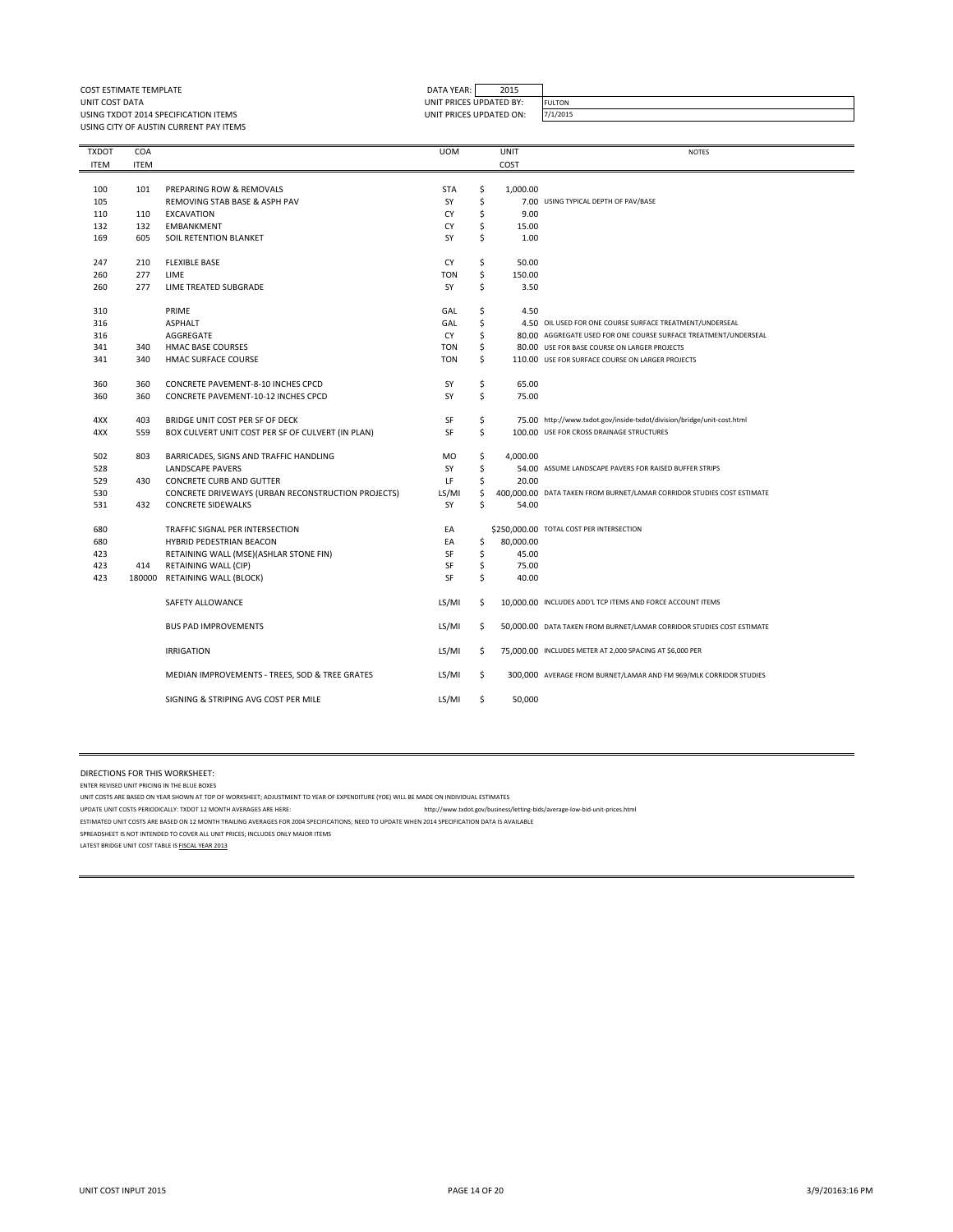#### **COST ESTIMATE TEMPLATE ADDITIONAL COST TABLE**

PERCENTAGES SHOWN SHALL BE APPLIED TO THE TOTAL ESTIMATED CONSTRUCTION COST OF OTHER ITEMS.

|                              |                                             |                             | 1. PERCENTAGE APPLIED TO CONSTRUCTION DOLLARS BEFORE OTHER ITEMS |                           | 2. PERCENTAGE APPLIED TO<br>ALL ITEMS EXCEPT<br>CONTIGENCIES |             | 3. PERCENTAGE APPLIED AFTER ALL OTHERS    |      |
|------------------------------|---------------------------------------------|-----------------------------|------------------------------------------------------------------|---------------------------|--------------------------------------------------------------|-------------|-------------------------------------------|------|
|                              | TEMP AND PERMANENT EROSION CONTROL          |                             | PEDESTRIAN PAVERS, RAISED PLANTERS                               | <b>PUBLIC ART</b>         | <b>MOBILIZATION</b>                                          |             | ENGINEERING AND CONSTRUCTION CONTIGENCIES |      |
| PROJECT TYPE                 | TEMP BMP'S SEEDING,<br>SODDING AND WATERING | PERM BMP'S AND<br><b>WQ</b> | AND GATEWAY ELEMENTS                                             | (CITY OF AUSTIN PROJECTS) |                                                              | ENGINEERING | CONSTRUCTION                              | CE&I |
| RESIDENTIAL                  | 5%                                          | 3%                          | 0%                                                               | 0%                        | 10%                                                          | 15%         | 10%                                       | 10%  |
| RURAL NEW ALIGNMENT          | 3%                                          | 3%                          | 0%                                                               | 0%                        | 10%                                                          | 12%         | 7%                                        | 10%  |
| RURAL RECONSTRUCTION         | 3%                                          | 3%                          |                                                                  | 0%                        | 10%                                                          | 12%         | 10%                                       | 10%  |
| URBAN NEW ALIGNMENT          | 3%                                          | 3%                          |                                                                  | 2%                        | 10%                                                          | 15%         | 10%                                       | 10%  |
| URBAN RECONSTRUCTION         | 3%                                          | 3%                          | 5%                                                               | 2%                        | 10%                                                          | 15%         | 15%                                       | 10%  |
| PEDESTRIAN IMPROVEMENTS ONLY | 2%                                          | 3%                          |                                                                  | 2%                        | 10%                                                          | 12%         | 8%                                        | 10%  |
| <b>NEW PROJECT TYPE 1</b>    | 3%                                          | 3%                          | 5%                                                               |                           | 10%                                                          | 15%         | 15%                                       | 10%  |
| <b>NEW PROJECT TYPE 2</b>    | 3%                                          | 3%                          | 5%                                                               |                           | 10%                                                          | 15%         | 15%                                       | 10%  |
| $COLUTIONH$ --->             |                                             |                             |                                                                  |                           |                                                              |             |                                           | 10   |

This estimate represents our engineering judgment as professionals knowledgeable with the construction of similar projects. This estimate is for planning and programming purposes only and does not guarantee what actual con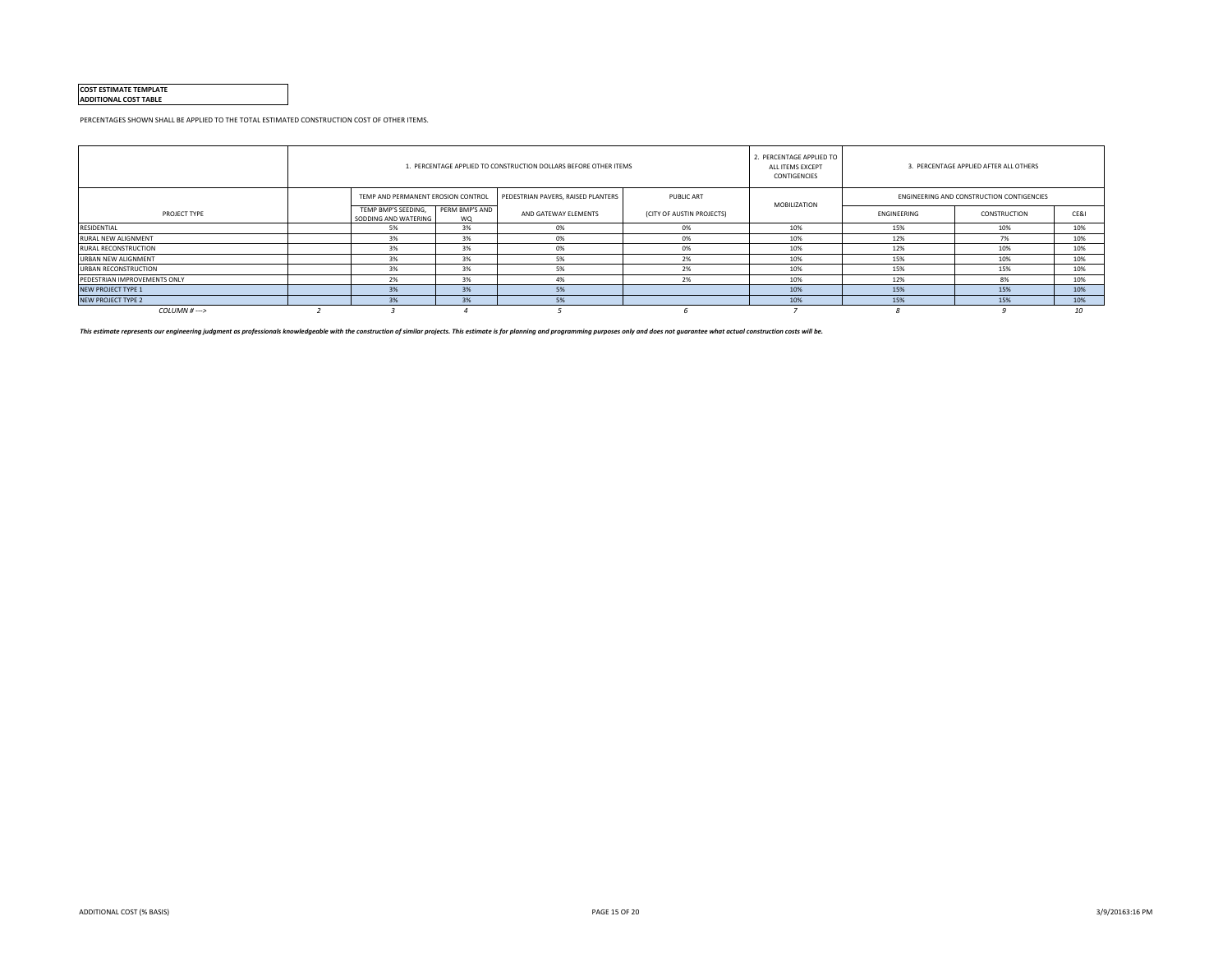#### COST ESTIMATE TEMPLATE DRAINAGE CALCULATION

| ROW   |                                                      |                | PROJECT TYPE |        |            |             |                |           |            |                 |               |                |            |                        |               |           |            |                 |                |           |            |                 |
|-------|------------------------------------------------------|----------------|--------------|--------|------------|-------------|----------------|-----------|------------|-----------------|---------------|----------------|------------|------------------------|---------------|-----------|------------|-----------------|----------------|-----------|------------|-----------------|
|       | . DRAINAGE QUANTITY AND COST PER MILE                |                |              |        |            | RESIDENTIAL |                |           |            | URBAN 2-3 LANES |               |                |            | <b>URBAN 4-5 LANES</b> |               |           |            | RURAL 2-3 LANES |                |           |            | RURAL 4-5 LANES |
|       |                                                      |                |              |        |            |             |                |           |            |                 |               |                |            |                        |               |           |            |                 |                |           |            |                 |
|       |                                                      | OTY            | UNIT COST    |        | TOTAL COST | COST/MILE   | OTY            | UNIT COST | TOTAL COST | COST/MILE       | <b>QTY</b>    | UNIT COST      | TOTAL COST | COST/MILE              | OTY           | UNIT COST | TOTAL COST | COST/MILE       | OTY            | UNIT COST | TOTAL COST | COST/MILE       |
|       | RESIDENTIAL                                          |                |              |        |            |             |                |           |            |                 |               |                |            |                        |               |           |            |                 |                |           |            |                 |
|       | 2 INLETS AT 300 FT SPACING                           | $\overline{2}$ |              | 4.000  | 8.000      | 141,000     |                |           |            |                 |               |                |            |                        |               |           |            |                 |                |           |            |                 |
|       | 40 LF 24 INCH RCP LATERAL AT 300 FT SPACING          | -40            |              | 75 S   | 3.000      | 53,000      |                |           |            |                 |               |                |            |                        |               |           |            |                 |                |           |            |                 |
|       | 24 INCH TRUNK UNF                                    | 2640           |              | tan 15 | 264,000    | 264,000     |                |           |            |                 |               |                |            |                        |               |           |            |                 |                |           |            |                 |
|       |                                                      |                |              |        |            |             |                |           |            |                 |               |                |            |                        |               |           |            |                 |                |           |            |                 |
|       |                                                      |                |              |        |            |             |                |           |            |                 |               |                |            |                        |               |           |            |                 |                |           |            |                 |
|       |                                                      |                |              |        |            |             |                |           |            |                 |               |                |            |                        |               |           |            |                 |                |           |            |                 |
|       | URBAN 2-3 LANES                                      |                |              |        |            |             |                |           |            |                 |               |                |            |                        |               |           |            |                 |                |           |            |                 |
|       | 2 INLETS AT 300 FT SPACING                           |                |              |        |            |             | $\overline{2}$ | 4.000 S   | 8,000 S    | 141,000         |               |                |            |                        |               |           |            |                 |                |           |            |                 |
|       | 40 LF 24 INCH RCP LATERAL AT 300 FT SPACING          |                |              |        |            |             | -40            | 75 \$     | 3.000 S    | 53,000          |               |                |            |                        |               |           |            |                 |                |           |            |                 |
|       | 36 INCH TRUNK UNE                                    |                |              |        |            |             | 5280           | 125 S     | 660,000 S  | 660,000         |               |                |            |                        |               |           |            |                 |                |           |            |                 |
| 14    |                                                      |                |              |        |            |             |                |           |            |                 |               |                |            |                        |               |           |            |                 |                |           |            |                 |
| 15    |                                                      |                |              |        |            |             |                |           |            |                 |               |                |            |                        |               |           |            |                 |                |           |            |                 |
| 16    |                                                      |                |              |        |            |             |                |           |            |                 |               |                |            |                        |               |           |            |                 |                |           |            |                 |
|       | URBAN 4-5 LANES                                      |                |              |        |            |             |                |           |            |                 |               |                |            |                        |               |           |            |                 |                |           |            |                 |
|       | INLETS AT 300 FT SPACING                             |                |              |        |            |             |                |           |            |                 | $\rightarrow$ | 4.000          | 8,000 \$   | 141,000                |               |           |            |                 |                |           |            |                 |
|       | 70 LF 24 INCH RCP LATERAL AT 300 FT SPACING          |                |              |        |            |             |                |           |            |                 | 70            | 75             | 5.250 \$   | 93,000                 |               |           |            |                 |                |           |            |                 |
|       | 36 INCH TRUNK LINE FOR ONE-HALF OF THE LENGTH        |                |              |        |            |             |                |           |            |                 | 2640          | <sup>125</sup> | 330,000    | 330,000                |               |           |            |                 |                |           |            |                 |
|       | 48 INCH TRUNK LINE FOR ONE-QUARTER OF THE LENGTH     |                |              |        |            |             |                |           |            |                 | 1320          | <b>175</b>     | 231,000    | 231,000                |               |           |            |                 |                |           |            |                 |
|       | BOX CULVERT TRUNK LINE FOR ONE-QUARTER OF THE LENGTH |                |              |        |            |             |                |           |            |                 | 1320          | 400            | 528,000    | 528,000                |               |           |            |                 |                |           |            |                 |
| 23    |                                                      |                |              |        |            |             |                |           |            |                 |               |                |            |                        |               |           |            |                 |                |           |            |                 |
| 24    |                                                      |                |              |        |            |             |                |           |            |                 |               |                |            |                        |               |           |            |                 |                |           |            |                 |
| 25    |                                                      |                |              |        |            |             |                |           |            |                 |               |                |            |                        |               |           |            |                 |                |           |            |                 |
|       |                                                      |                |              |        |            |             |                |           |            |                 |               |                |            |                        |               |           |            |                 |                |           |            |                 |
|       | RURAL 2-3 LANES                                      |                |              |        |            |             |                |           |            |                 |               |                |            |                        |               |           |            |                 |                |           |            |                 |
|       |                                                      |                |              |        |            |             |                |           |            |                 |               |                |            |                        |               | 550<      |            | 22.000          |                |           |            |                 |
|       | BRIDGE CLASS CULVERT PER MILE                        |                |              |        |            |             |                |           |            |                 |               |                |            |                        | 140           |           | 77,000     |                 |                |           |            |                 |
|       | WINGWALLS/HEADWALLS                                  |                |              |        |            |             |                |           |            |                 |               |                |            |                        | $\rightarrow$ | 20,000 \$ | 40,000     | 40,000          |                |           |            |                 |
|       | 36" CROSS CULVERT AT 2,000 FT SPACING                |                |              |        |            |             |                |           |            |                 |               |                |            |                        |               | 100       | 7,000 \$   | 19.000          |                |           |            |                 |
|       | 2 SET AT 2,000 FT SPACING                            |                |              |        |            |             |                |           |            |                 |               |                |            |                        |               | 2.500 \$  | 5.000      | 14,000          |                |           |            |                 |
|       | DRIVEWAY CULVERTS AT 1,500 FT SPACING                |                |              |        |            |             |                |           |            |                 |               |                |            |                        |               | 75<       | 2.250 S    | sonal           |                |           |            |                 |
|       | 2 SET AT 1.500 FT SPACING                            |                |              |        |            |             |                |           |            |                 |               |                |            |                        |               | 2,000 \$  | 4,000      | 15,000          |                |           |            |                 |
| 2.8   |                                                      |                |              |        |            |             |                |           |            |                 |               |                |            |                        |               |           |            |                 |                |           |            |                 |
| 25    |                                                      |                |              |        |            |             |                |           |            |                 |               |                |            |                        |               |           |            |                 |                |           |            |                 |
|       |                                                      |                |              |        |            |             |                |           |            |                 |               |                |            |                        |               |           |            |                 |                |           |            |                 |
|       | <b>RURAL 4-5 LANES</b>                               |                |              |        |            |             |                |           |            |                 |               |                |            |                        |               |           |            |                 |                |           |            |                 |
|       | BRIDGE CLASS CULVERT PER MILE                        |                |              |        |            |             |                |           |            |                 |               |                |            |                        |               |           |            |                 | 200            | 550 \$    | 110,000    | 110,000         |
|       | WINGWALLS/HEADWALLS                                  |                |              |        |            |             |                |           |            |                 |               |                |            |                        |               |           |            |                 |                | 20,000 \$ | 40,000 S   | 40,000          |
|       | 36" CROSS CULVERT AT 2,000 FT SPACING                |                |              |        |            |             |                |           |            |                 |               |                |            |                        |               |           |            |                 | 100            | 100S      | 10,000 :   | 27,000          |
| 41    | 2 SET AT 2,000 FT SPACING                            |                |              |        |            |             |                |           |            |                 |               |                |            |                        |               |           |            |                 | $\rightarrow$  | 2,500 \$  | 5.000 S    | 14,000          |
| 42    | DRIVEWAY CULVERTS AT 1,500 FT SPACING                |                |              |        |            |             |                |           |            |                 |               |                |            |                        |               |           |            |                 | 20             | 75<       | $2250 - 5$ | 8.000           |
| $-43$ | 2 SET AT 1.500 FT SPACING                            |                |              |        |            |             |                |           |            |                 |               |                |            |                        |               |           |            |                 | $\overline{2}$ | 2,000     | 4.000 S    | 15,000          |
| 44    |                                                      |                |              |        |            |             |                |           |            |                 |               |                |            |                        |               |           |            |                 |                |           |            |                 |
| 45    | SUBTOTAL                                             |                |              |        |            | 458,000.0   |                |           |            | 854,000         |               |                |            | 1,323,000              |               |           |            | 173,000         |                |           |            | 214,000         |
| 46    | CONTIGENCY: USE 10%                                  |                |              |        |            | 45,800.00   |                |           |            | 85,400          |               |                |            | 132 300                |               |           |            | 17,300          |                |           |            | 21,400          |
|       |                                                      |                |              |        |            |             |                |           |            |                 |               |                |            |                        |               |           |            |                 |                |           |            |                 |
|       | 47 TOTAL ESTIMATED DRAINAGE COST PER MILE            |                |              |        |            | 510,00      |                |           |            | 940,000         |               |                |            | 1,460,000              |               |           |            | 200,000         |                |           |            | 240,000         |
|       |                                                      |                |              |        |            |             |                |           |            |                 |               |                |            |                        |               |           |            |                 |                |           |            |                 |

This estimate represents our engineering judgment as professionals knowledgeable with the construction of similar projects. This estimate is for planning and programming purposes only and does not guarantee what actual con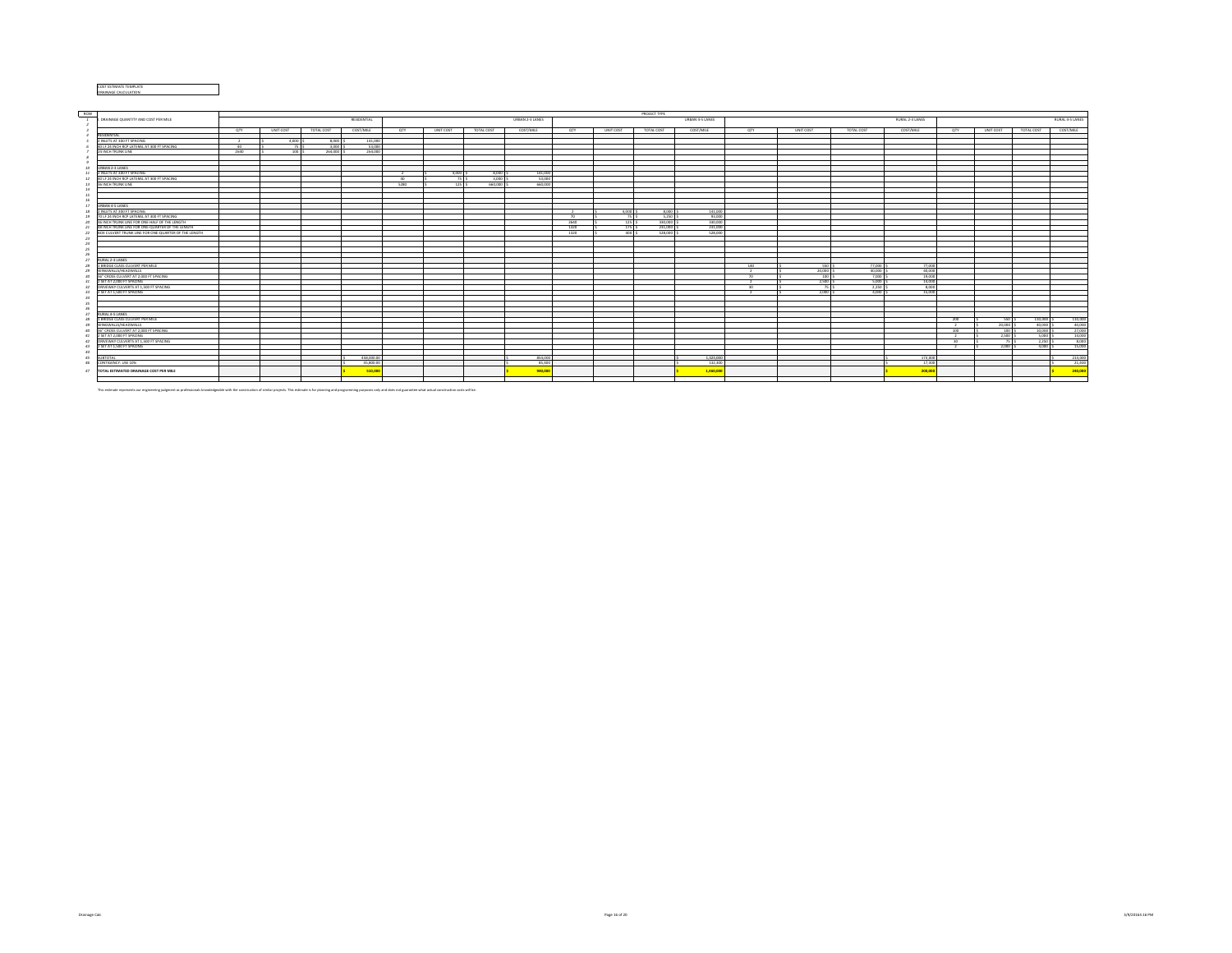|  | <b>COST ESTIMATE TEMPLATE</b> |  |
|--|-------------------------------|--|
|  | <b>FARTHWORK CALCULATION</b>  |  |

| ROW<br>NO. | I. EXCAVATION AND EMBANKMENT QUANTITY PER MILE |             | PROJECT TYPE               |                             |                     |                      |                              |                    |                    |  |  |  |  |  |
|------------|------------------------------------------------|-------------|----------------------------|-----------------------------|---------------------|----------------------|------------------------------|--------------------|--------------------|--|--|--|--|--|
|            |                                                | RESIDENTIAL | <b>RURAL NEW ALIGNMENT</b> | <b>RURAL RECONSTRUCTION</b> | URBAN NEW ALIGNMENT | URBAN RECONSTRUCTION | PEDESTRIAN IMPROVEMENTS ONLY | NEW PROJECT TYPE 1 | NEW PROJECT TYPE 2 |  |  |  |  |  |
|            | EXCAVATION                                     |             |                            |                             |                     |                      |                              |                    |                    |  |  |  |  |  |
|            | ASSUMED AVERAGE ROW WIDTH (FT)                 | 60          | 100                        | 100                         | 125                 | 125                  | 100                          |                    | 100                |  |  |  |  |  |
|            | ASSUMED AVERAGE EXCAVATION DEPTH (FT)          |             |                            |                             |                     |                      |                              |                    |                    |  |  |  |  |  |
|            | AVERAGE EXCAVATION PER MILE (CY)               | 11,800      | 19,600                     | 19,600                      | 48,900              | 48,900               | 19,600                       | 4,000              | 58,700             |  |  |  |  |  |
|            |                                                |             |                            |                             |                     |                      |                              |                    |                    |  |  |  |  |  |
|            |                                                |             |                            |                             |                     |                      |                              |                    |                    |  |  |  |  |  |
|            | EMBANKMENT                                     |             |                            |                             |                     |                      |                              |                    |                    |  |  |  |  |  |
|            | ASSUMED AVERAGE ROW WIDTH (FT)                 | 60          | 100                        | 100                         | 125                 | 125                  | 100                          |                    | 100                |  |  |  |  |  |
|            | ASSUMED AVERAGE EMBANKMENT HEIGHT (FT)         |             |                            |                             |                     | 0.5                  | 0.5                          |                    |                    |  |  |  |  |  |
| 11         | AVERAGE EMBANKMENT PER MILE (CY)               |             | 19,600                     | 19,600                      | 24,500              | 12,300               | 9,800                        | 4,000              | 97,800             |  |  |  |  |  |

This estimate represents our engineering judgment as professionals knowledgeable with the construction of similar projects. This estimate is for planning and programming purposes only and does not guarantee what actual con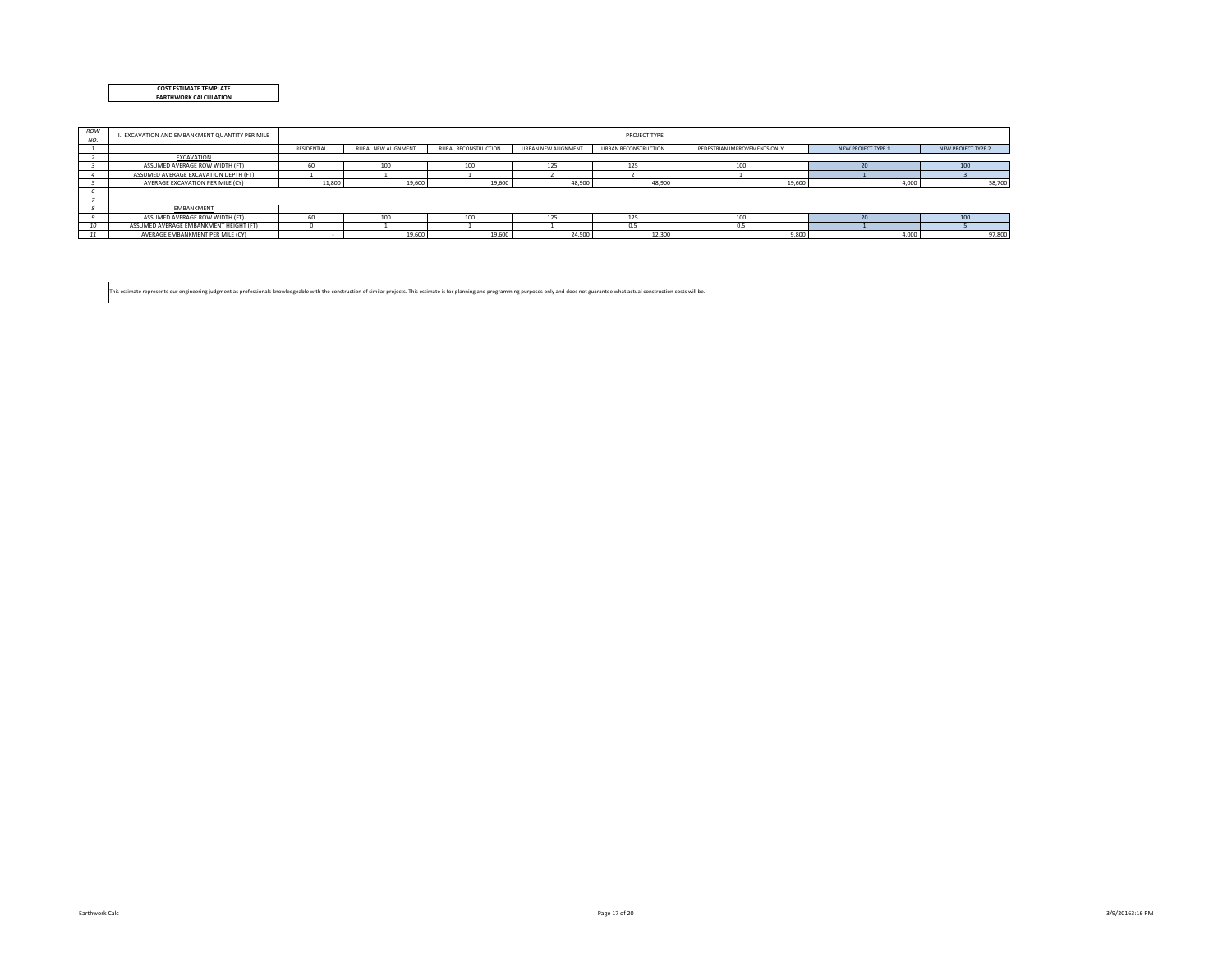| $\mathbf{1}$<br>$\overline{2}$<br>$\mathsf3$<br>$\,4$<br>5<br>$\,$ 6<br>$\tau$ | CALCULATION OF HMAC PAVT UNIT COST PER SY YD - FULL RECONSTRUCTION<br>I. PAVEMENT THICKNESS INPUT<br>HMAC SURFACE COURSE (INCHES)<br>HMAC BASE COURSE(S) (INCHES)<br>OCST (1 IS YES AND 0 IF NO)<br>PRIME (1 IF YES AND 0 IF NO)<br><b>FLEXIBLE BASE (INCHES)</b><br>LIME TREATED SUBGRADE (INCHES)<br><b>II. QUANTITY CALCULATIONS PER SY</b> | RESIDENTIAL<br>(and Alleys)<br>$\overline{2}$<br>$\sqrt{2}$<br>$\mathbf 0$<br>$\,$ 1 $\,$<br>$\bf8$<br>$\bf8$ | <b>CYCLE TRACK PAVT</b><br>(New pav't)<br>$\overline{2}$<br>$\sqrt{4}$<br>$\mathbf 0$<br>$\,$ $\,$<br>$\bf{8}$ | PAVEMENT TYPE<br>URBAN ARTERIAL<br>$\overline{2}$<br>$\bf8$<br>$\mathbf 0$<br>$\,$ 1 $\,$ | <b>URBAN MINOR</b><br>$\overline{2}$<br>$\,$ 6 $\,$<br>$\mathbf{0}$ | <b>RURAL ARTERIAL</b><br>$\overline{2}$<br>$\sqrt{4}$ | <b>RURAL MINOR</b><br>$\overline{2}$ | HMAC<br>OCST (ASPH) | <b>BASIS OF ESTIMATE</b><br>PAVEMENT ITEMS<br>110 |           |
|--------------------------------------------------------------------------------|------------------------------------------------------------------------------------------------------------------------------------------------------------------------------------------------------------------------------------------------------------------------------------------------------------------------------------------------|---------------------------------------------------------------------------------------------------------------|----------------------------------------------------------------------------------------------------------------|-------------------------------------------------------------------------------------------|---------------------------------------------------------------------|-------------------------------------------------------|--------------------------------------|---------------------|---------------------------------------------------|-----------|
|                                                                                |                                                                                                                                                                                                                                                                                                                                                |                                                                                                               |                                                                                                                |                                                                                           |                                                                     |                                                       |                                      |                     |                                                   |           |
|                                                                                |                                                                                                                                                                                                                                                                                                                                                |                                                                                                               |                                                                                                                |                                                                                           |                                                                     |                                                       |                                      |                     |                                                   |           |
|                                                                                |                                                                                                                                                                                                                                                                                                                                                |                                                                                                               |                                                                                                                |                                                                                           |                                                                     |                                                       |                                      |                     |                                                   |           |
|                                                                                |                                                                                                                                                                                                                                                                                                                                                |                                                                                                               |                                                                                                                |                                                                                           |                                                                     |                                                       |                                      |                     |                                                   | LBS/SY/IN |
|                                                                                |                                                                                                                                                                                                                                                                                                                                                |                                                                                                               |                                                                                                                |                                                                                           |                                                                     |                                                       |                                      |                     | 0.4                                               | GAL/SY    |
|                                                                                |                                                                                                                                                                                                                                                                                                                                                |                                                                                                               |                                                                                                                |                                                                                           |                                                                     |                                                       | $\mathbf{2}$                         | OCST (AGGR)         | 0.0080                                            | 125 SY/CY |
|                                                                                |                                                                                                                                                                                                                                                                                                                                                |                                                                                                               |                                                                                                                |                                                                                           |                                                                     | $\mathbf 0$                                           | $\,0\,$                              | PRIME               | 0.2                                               | GAL/SY    |
|                                                                                |                                                                                                                                                                                                                                                                                                                                                |                                                                                                               |                                                                                                                |                                                                                           | $\,$ 1 $\,$                                                         | $\,$ $\,$                                             | $\,$ 1 $\,$                          | LIME (6%)           | 5                                                 | LBS/SY/IN |
|                                                                                |                                                                                                                                                                                                                                                                                                                                                |                                                                                                               |                                                                                                                | $12\,$                                                                                    | $\bf8$                                                              | $12\,$                                                | $12\,$                               |                     |                                                   |           |
| 8                                                                              |                                                                                                                                                                                                                                                                                                                                                |                                                                                                               | $\mathbf 0$                                                                                                    | $\bf{8}$                                                                                  | $\mathbf 0$                                                         | $\bf{8}$                                              | $\,0\,$                              |                     |                                                   |           |
| $\mathsf g$                                                                    |                                                                                                                                                                                                                                                                                                                                                |                                                                                                               |                                                                                                                |                                                                                           |                                                                     |                                                       |                                      |                     |                                                   |           |
| $10\,$                                                                         |                                                                                                                                                                                                                                                                                                                                                |                                                                                                               |                                                                                                                |                                                                                           |                                                                     |                                                       |                                      |                     |                                                   |           |
| $11\,$                                                                         |                                                                                                                                                                                                                                                                                                                                                |                                                                                                               |                                                                                                                |                                                                                           |                                                                     |                                                       |                                      |                     |                                                   |           |
| 12                                                                             | HMAC SURFACE COURSE (TON)                                                                                                                                                                                                                                                                                                                      | 0.1100                                                                                                        | 0.1100                                                                                                         | 0.1100                                                                                    | 0.1100                                                              | 0.1100                                                | 0.1100                               |                     |                                                   |           |
| 13                                                                             | HMAC BASE COURSE(S) (TON)                                                                                                                                                                                                                                                                                                                      | 0.110                                                                                                         | 0.220                                                                                                          | 0.440                                                                                     | 0.330                                                               | 0.220                                                 | 0.110                                |                     |                                                   |           |
| $14\,$                                                                         | OCST (ASPH) (GAL)                                                                                                                                                                                                                                                                                                                              | 0.000                                                                                                         | 0.000                                                                                                          | 0.000                                                                                     | 0.000                                                               | 0.000                                                 | 0.000                                |                     |                                                   |           |
| 15                                                                             | OCST (AGGR) (CY)                                                                                                                                                                                                                                                                                                                               | 0.000                                                                                                         | 0.000                                                                                                          | 0.000                                                                                     | 0.000                                                               | 0.000                                                 | 0.000                                |                     |                                                   |           |
| 16                                                                             | PRIME (GAL)                                                                                                                                                                                                                                                                                                                                    | 0.200                                                                                                         | 0.200                                                                                                          | 0.200                                                                                     | 0.200                                                               | 0.200                                                 | 0.200                                |                     |                                                   |           |
| 17                                                                             | <b>FLEXIBLE BASE (CY)</b>                                                                                                                                                                                                                                                                                                                      | 0.222                                                                                                         | 0.222                                                                                                          | 0.333                                                                                     | 0.222                                                               | 0.333                                                 | 0.333                                |                     |                                                   |           |
| $18\,$                                                                         | LIME (TON)                                                                                                                                                                                                                                                                                                                                     | 0.020                                                                                                         | 0.000                                                                                                          | 0.020                                                                                     | 0.000                                                               | 0.020                                                 | 0.000                                |                     |                                                   |           |
| 19                                                                             | LIME TREATED SUBGRADE (SY)                                                                                                                                                                                                                                                                                                                     | $\,$ 1 $\,$                                                                                                   | $\mathbb O$                                                                                                    | $\,$ 1 $\,$                                                                               | $\mathbb O$                                                         | $\,1\,$                                               | $\,0\,$                              |                     |                                                   |           |
| 20                                                                             |                                                                                                                                                                                                                                                                                                                                                |                                                                                                               |                                                                                                                |                                                                                           |                                                                     |                                                       |                                      |                     |                                                   |           |
| 21                                                                             | III. UNIT COST CALCULATION                                                                                                                                                                                                                                                                                                                     |                                                                                                               |                                                                                                                |                                                                                           |                                                                     |                                                       |                                      |                     |                                                   |           |
| 22                                                                             |                                                                                                                                                                                                                                                                                                                                                |                                                                                                               |                                                                                                                |                                                                                           |                                                                     |                                                       |                                      |                     |                                                   |           |
| 23                                                                             | HMAC SURFACE COURSE                                                                                                                                                                                                                                                                                                                            | 12.10<br>\$                                                                                                   | 12.10<br>l s                                                                                                   | 12.10<br>\$                                                                               | 12.10<br>$\mathsf{S}$                                               | 12.10<br>\$                                           | 12.10<br>\$                          |                     |                                                   |           |
| 24                                                                             | HMAC BASE COURSE(S)                                                                                                                                                                                                                                                                                                                            | 8.80<br>Ś                                                                                                     | 17.60<br>$\ddot{\phantom{1}}$                                                                                  | 35.20<br>Ś                                                                                | 26.40<br>s,                                                         | 17.60<br>÷.                                           | Ś<br>8.80                            |                     |                                                   |           |
| 25                                                                             | <b>OCST (ASPH)</b>                                                                                                                                                                                                                                                                                                                             | Ś<br>$\lambda$                                                                                                | s<br>$\epsilon$                                                                                                | $\sf s$<br>$\sim$                                                                         | s<br>$\lambda$                                                      | Ś<br>$\sim$                                           | ¢.<br>$\sim$                         |                     |                                                   |           |
| 26                                                                             | OCST (AGGR)                                                                                                                                                                                                                                                                                                                                    | ¢.<br>$\cdot$                                                                                                 | $\hat{\mathbf{v}}$<br>$\cdot$                                                                                  | ś<br>$\sim$                                                                               | ٩<br>$\cdot$                                                        | $\sim$                                                | ¢<br>÷.                              |                     |                                                   |           |
| 27<br>PRIME                                                                    |                                                                                                                                                                                                                                                                                                                                                | 0.900<br>Ś                                                                                                    | 0.900                                                                                                          | 0.900                                                                                     | 0.900                                                               | 0.900                                                 | 0.900<br>Ś.                          |                     |                                                   |           |
| 28                                                                             | <b>FLEXIBLE BASE</b>                                                                                                                                                                                                                                                                                                                           | 11.111                                                                                                        | 11.111                                                                                                         | 16.667                                                                                    | 11.111                                                              | 16.667                                                | 16.667                               |                     |                                                   |           |
| 29<br>LIME                                                                     |                                                                                                                                                                                                                                                                                                                                                | ¢<br>3.00                                                                                                     | $\sim$<br>¢,                                                                                                   | 3.00<br>¢                                                                                 | $\sim$                                                              | $\ddot{\phantom{0}}$<br>3.00                          | $\sim$<br>ς.                         |                     |                                                   |           |
| 30                                                                             | <b>LIME TREATED SUBGRADE</b>                                                                                                                                                                                                                                                                                                                   | 3.50<br>ς.                                                                                                    | $\sim$                                                                                                         | 3.50<br>۹                                                                                 | ۰.                                                                  | 3.50<br>\$                                            | ÷.                                   |                     |                                                   |           |
| 31                                                                             | TOTAL UNIT COST PER SY                                                                                                                                                                                                                                                                                                                         | \$.<br>39.41                                                                                                  | 41.71<br>\$.                                                                                                   | 71.37<br>\$.                                                                              | 50.51<br>¢                                                          | 53.77<br>\$.                                          | 38.47<br>\$.                         |                     |                                                   |           |
| 32                                                                             |                                                                                                                                                                                                                                                                                                                                                |                                                                                                               |                                                                                                                |                                                                                           |                                                                     |                                                       |                                      |                     |                                                   |           |
| 33                                                                             | <b>COST ESTIMATE TEMPLATE</b>                                                                                                                                                                                                                                                                                                                  |                                                                                                               |                                                                                                                |                                                                                           |                                                                     |                                                       |                                      |                     |                                                   |           |
| 34                                                                             | CALCULATION OF MILL AND OVERLAY UNIT COST PER SY YD                                                                                                                                                                                                                                                                                            |                                                                                                               |                                                                                                                |                                                                                           |                                                                     |                                                       |                                      | <b>UOM</b>          |                                                   |           |
| 35                                                                             |                                                                                                                                                                                                                                                                                                                                                |                                                                                                               |                                                                                                                |                                                                                           |                                                                     |                                                       |                                      |                     |                                                   |           |
| 36                                                                             | PLANE ASPH CONC PAV (0" TO 2")                                                                                                                                                                                                                                                                                                                 | \$<br>3.00                                                                                                    | 3.00                                                                                                           | 3.00<br>Ś                                                                                 | 3.00<br>s.                                                          | 2.50<br>s                                             | 2.50<br>Ś                            | $$$ /SY             |                                                   |           |
| 37                                                                             | JT/CRCK SEAL (RUBBER-ASPHALT)                                                                                                                                                                                                                                                                                                                  | Ś<br>1,500.00                                                                                                 | 1,500.00                                                                                                       | 1,500.00<br>Ś                                                                             | 1,500.00<br>s                                                       | 1,500.00<br>Ś                                         | Ś<br>1,500.00                        | \$/LMI              |                                                   |           |
| 38                                                                             |                                                                                                                                                                                                                                                                                                                                                | Ś<br>0.21                                                                                                     | 0.21<br>s.                                                                                                     | 0.21<br>Ś                                                                                 | 0.21<br>\$.                                                         | \$<br>0.21                                            | \$<br>0.21                           | S/SY                |                                                   |           |
| 39                                                                             | <sup>"</sup> HMAC TY C                                                                                                                                                                                                                                                                                                                         |                                                                                                               |                                                                                                                |                                                                                           |                                                                     | 0.11                                                  | 0.11                                 | TONS/SY             |                                                   |           |
| 40                                                                             |                                                                                                                                                                                                                                                                                                                                                |                                                                                                               |                                                                                                                |                                                                                           |                                                                     | ś<br>100.00                                           | 100.00<br>×.                         | \$/TON              |                                                   |           |
| 41                                                                             |                                                                                                                                                                                                                                                                                                                                                |                                                                                                               |                                                                                                                |                                                                                           |                                                                     | ś<br>11.00                                            | 11.00<br>ŝ.                          | \$/SY               |                                                   |           |
| 42                                                                             | 2" HMAC TY D                                                                                                                                                                                                                                                                                                                                   | 0.11                                                                                                          | 0.11                                                                                                           | 0.11                                                                                      | 0.11                                                                |                                                       |                                      | TON/SY              |                                                   |           |
| 43                                                                             |                                                                                                                                                                                                                                                                                                                                                | \$<br>110.00                                                                                                  | 110.00<br>s.                                                                                                   | 110.00<br>Ś                                                                               | 110.00<br>s.                                                        |                                                       |                                      | \$/TON              |                                                   |           |
| 44                                                                             |                                                                                                                                                                                                                                                                                                                                                | \$<br>$12.10$ \$                                                                                              | 12.10                                                                                                          | 12.10%<br>Ś                                                                               | 12.10                                                               |                                                       |                                      | $$$ /SY             |                                                   |           |
| 45                                                                             | TOTAL UNIT COST PER SY                                                                                                                                                                                                                                                                                                                         | \$<br>$15.31\frac{6}{5}$                                                                                      | $15.31\frac{6}{5}$                                                                                             | $15.31\frac{6}{5}$                                                                        | $15.31\frac{6}{5}$                                                  | 13.71S                                                | 13.71                                | \$/SY               |                                                   |           |
|                                                                                |                                                                                                                                                                                                                                                                                                                                                |                                                                                                               |                                                                                                                |                                                                                           |                                                                     |                                                       |                                      |                     |                                                   |           |

This estimate represents our engineering judgment as professionals knowledgeable with the construction of similar projects. This estimate is for planning and programming purposes<br>only and does not guarantee what actual con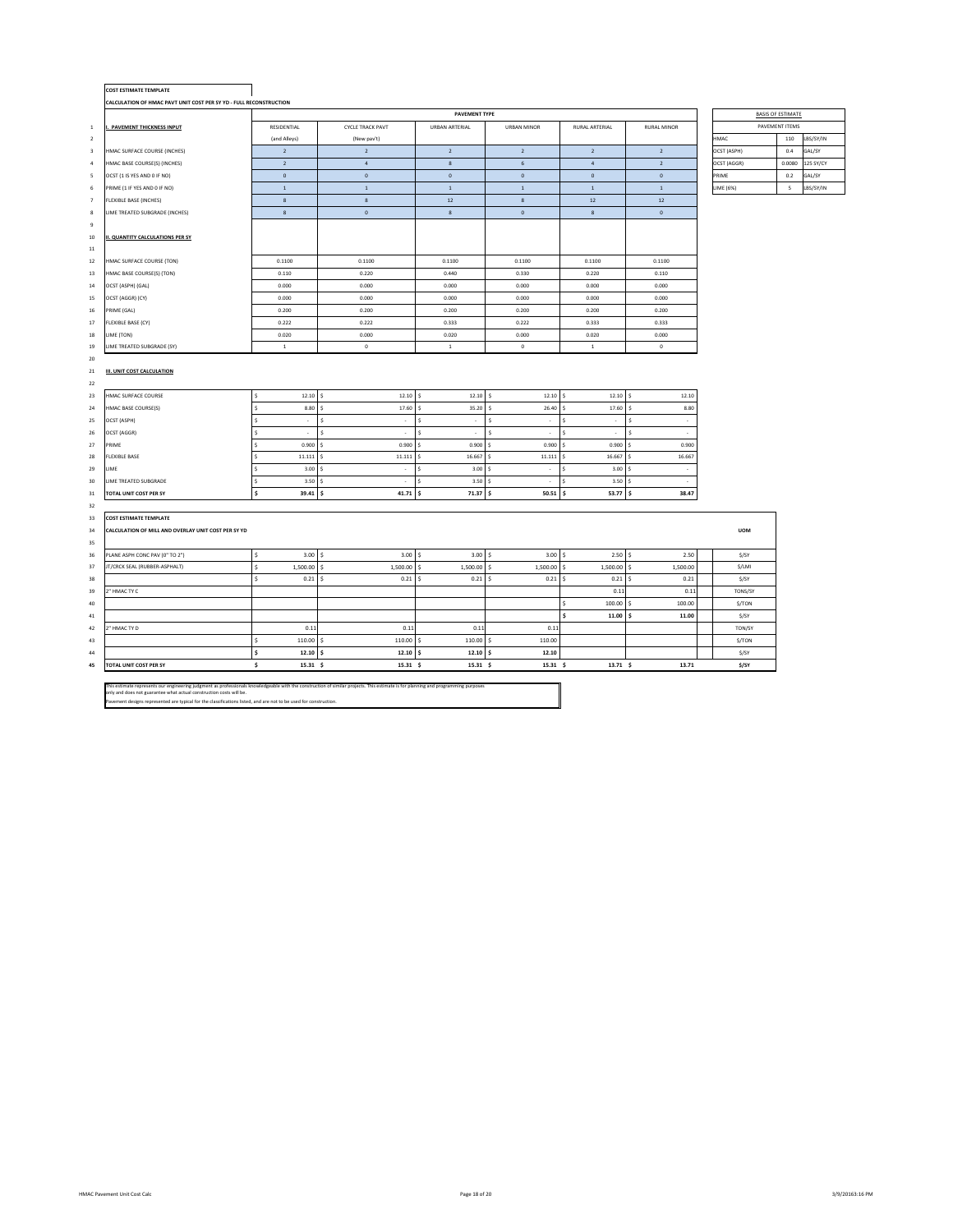COST ESTIMATE TEMPLATE ILLUMIINATION CALCULATION

### **I. TYPICAL CONTINUOUS LIGHTING- COBRA HEADS AT 200 FT SPACING**

ASSUME 2,000 SECTION OF ROADWAY

| <b>TxDOT</b><br>Item | CoA<br>Item | <b>ITEM</b>                     | QTY  | <b>UOM</b> |    | <b>UNIT</b><br>COST |    | <b>TOTAL</b><br>COST |
|----------------------|-------------|---------------------------------|------|------------|----|---------------------|----|----------------------|
|                      |             |                                 |      |            |    |                     |    |                      |
|                      |             | <b>ILLUMINATION POLE</b>        | 10   | EA         |    | \$3,500.00\$        |    | 35,000               |
|                      |             | 30" DRILL SHAFT AT 15 LF EA     | 300  | LF         | Ś. | 175.00 \$           |    | 52,500               |
|                      |             | $2"$ PVC                        | 2000 | LF         | \$ | $9.00 \quad $$      |    | 18,000               |
|                      |             | 4" PVC TO POWER                 | 200  | LF         | Ś  | $15.00 \quad $$     |    | 3,000                |
|                      |             | NO. 8 CONDUCTOR INSULATED       | 4400 | LF         | Ś  | $1.50 \pm 5$        |    | 6,600                |
|                      |             | NO. 8 BARE                      | 2200 | LF         | Ś  | 1.00 <sub>5</sub>   |    | 2,200                |
|                      |             | POWER SOURCE; 1 PER 2,000 LF    | 1    | EA         |    | \$5,000.00\$        |    | 5,000                |
|                      |             | <b>GROUND BOXES W/APRON</b>     | 10   | EA         | Ś. | 600.00 \$           |    | 6,000                |
|                      |             | <b>SUBTOTAL</b>                 |      |            |    |                     | \$ | 128,300              |
|                      |             | <b>CONTIGENCY</b>               | 0%   |            |    |                     |    |                      |
|                      |             | TOTAL COST PER 2,000 FT SECTION |      |            |    |                     |    | 128,300              |
|                      |             | TOTAL COST PER MILE PER SIDE    |      |            |    |                     | Ś  | 339.000.00           |

#### **II. DECORATIVE LIGHTING- CITY POLES FOR SIDEWALK LIGHTING 200 FT SPACING**

ASSUME 2,000 SECTION OF ROADWAY & SEPARATE DECORATIVE POLES

|      | <b>ITEM</b>                                                                                                                                              | QTY                                                     | <b>UOM</b>                             |                        | <b>UNIT</b><br>COST                                                                                                   | <b>TOTAL</b><br>COST                                           |
|------|----------------------------------------------------------------------------------------------------------------------------------------------------------|---------------------------------------------------------|----------------------------------------|------------------------|-----------------------------------------------------------------------------------------------------------------------|----------------------------------------------------------------|
| 1655 | <b>ILLUMINATION POLE</b><br><b>DRILL SHAFT</b><br>$2"$ PVC<br>4" PVC TO POWER<br>NO. 8 CONDUCTOR INSULATED<br>NO. 8 BARE<br>POWER SOURCE; 1 PER 2,000 LF | 10<br>10<br>2000<br>200<br>4400<br>2200<br>$\mathbf{1}$ | EA<br>EA<br>LF<br>LF<br>LF<br>LF<br>EA | Ś<br>Ś<br>Ś<br>Ś<br>Ś. | \$2,000.00\$<br>\$2,000.00\$<br>9.00 <sup>5</sup><br>$15.00 \quad $$<br>$1.50 \pm 5$<br>$1.00 \pm 5$<br>$6,000.00$ \$ | 20,000<br>20,000<br>18,000<br>3,000<br>6,600<br>2,200<br>6,000 |
|      | <b>GROUND BOXES</b><br><b>SUBTOTAL</b><br><b>CONTIGENCY</b><br>TOTAL COST PER 2,000 FT SECTION<br>TOTAL COST PER MILE PER SIDE                           | 10<br>0%                                                | EA                                     | Ś.                     | 700.00 \$                                                                                                             | \$<br>7,000<br>82,800<br>82,800<br>219,000.00                  |

### **III. COMBINATION STREET LIGHTING AND DECORATIVE LIGHTING- SOUTH LAMAR CONCEPTS**

ASSUME 2,000 SECTION OF ROADWAY & COMBINATION STREET/DECORATIVE POLES

|      | <b>ITEM</b>                                                                                                                                                                   | QTY                                                | <b>UOM</b>                                   |                              | <b>UNIT</b><br>COST                                                                                              |             | <b>TOTAL</b><br>COST                                                    |
|------|-------------------------------------------------------------------------------------------------------------------------------------------------------------------------------|----------------------------------------------------|----------------------------------------------|------------------------------|------------------------------------------------------------------------------------------------------------------|-------------|-------------------------------------------------------------------------|
| 1655 | <b>ILLUMINATION POLE</b><br><b>DRILL SHAFT</b><br>2" PVC<br>4" PVC TO POWER<br>NO. 8 CONDUCTOR INSULATED<br>NO. 8 BARE<br>POWER SOURCE; 1 PER 2,000 LF<br><b>GROUND BOXES</b> | 10<br>10<br>2000<br>200<br>4400<br>2200<br>1<br>10 | EA<br>EA<br>LF<br>LF<br>LF<br>LF<br>EA<br>EA | Ś<br>Ś<br>Ś<br>Ś<br>Ś.<br>Ś. | \$2,750.00\$<br>\$2,000.00\$<br>9.00<br>$15.00 \quad $$<br>$1.50 \pm 5$<br>$1.00 \pm 5$<br>6,000.00<br>700.00 \$ | - \$<br>- S | 27,500<br>20,000<br>18,000<br>3,000<br>6,600<br>2,200<br>6,000<br>7,000 |
|      | <b>SUBTOTAL</b><br><b>CONTIGENCY</b><br>TOTAL COST PER 2,000 FT SECTION<br>TOTAL COST PER MILE PER SIDE                                                                       | 0%                                                 |                                              |                              |                                                                                                                  | \$          | 90,300<br>90,300<br>239,000.00                                          |

This estimate represents our engineering judgment as professionals knowledgeable with the construction of similar projects. This estimate is for planning and programming urposes only and does not guarantee what actual construction costs will be.